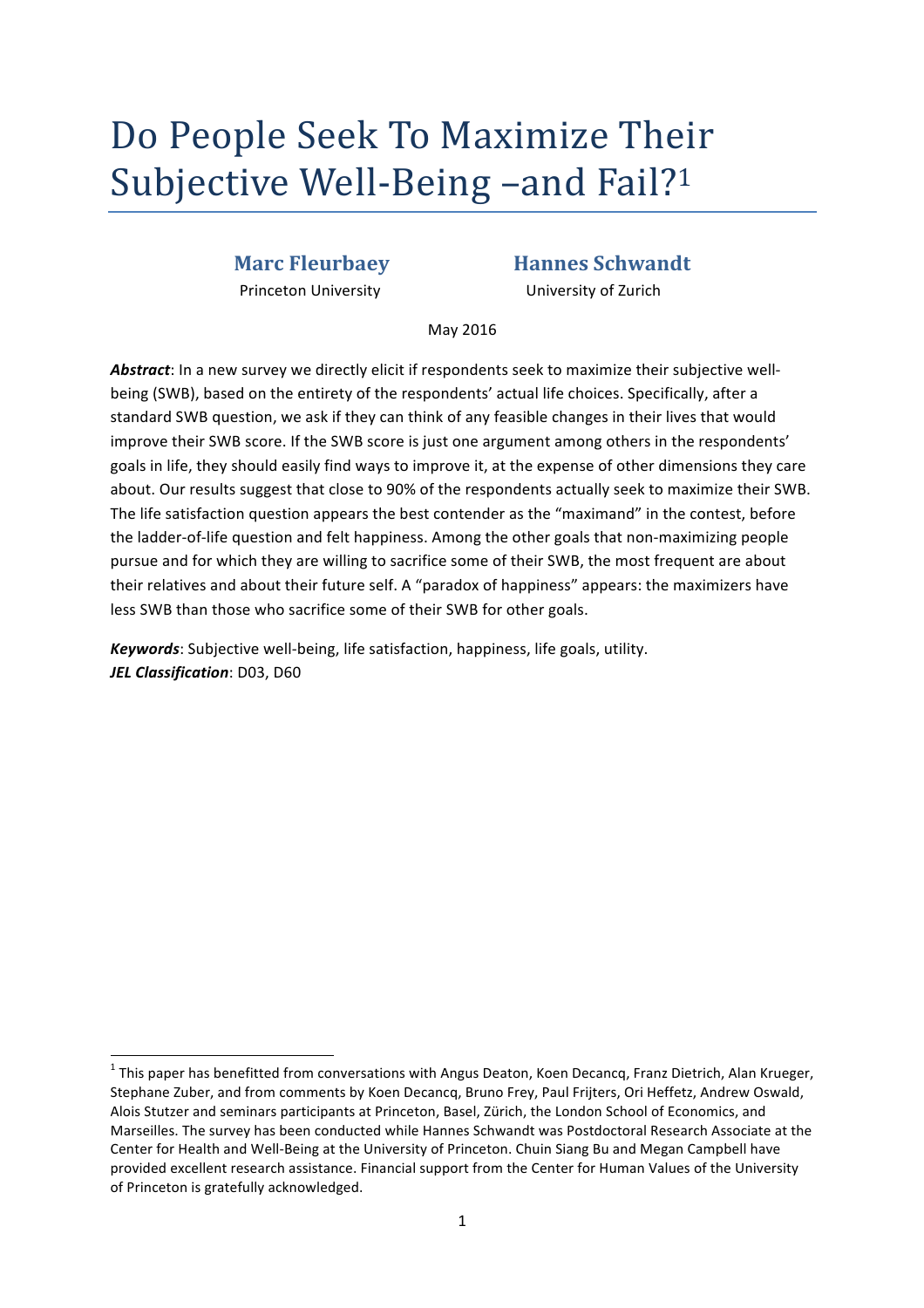" Those only are happy who have their minds fixed on some object other than their own happiness' J.S. Mill

# **1%Introduction**

There is a growing interest in economics and in policy circles for subjective well-being (SWB) surveys which elicit people's feelings and sense of satisfaction with their life (see, e.g., Kahneman et al. 2004, Stiglitz et al. 2009, and the newly created World Happiness Report). There is much hope that such data can provide new insights into well-being, but they have also generated controversy. While some specialists advocate that they provide a reliable measure of utility and should be used directly by policy-makers (Layard 2005, Oswald and Wu 2010, Frey and Stutzer 2012, Dolan and Fujiwara 2016), others consider that these data are largely irrelevant for policy (e.g., Nussbaum 2008), or may be useful as a proxy for objective measures of well-being (Deaton 2010), or may provide ordinal information about people's preferences without being comparable across time and space (Fleurbaey and Blanchet 2013).

These controversies bear on many different issues, such as reliability, multidimensionality, comparability (see, e.g., Clark et al. 2008 for a review). In this paper we focus on one particular question, namely, whether SWB data track what respondents care about in their lives (i.e. whether it is equivalent to utility). In the literature, subjective well-being is treated by some authors (Rayo and Becker 2007, Benjamin et al. 2012, Glaeser et al. 2016) as not more than an argument in individuals' utility function, along many other arguments. Other authors (Oswald and Wu 2010, Decancq et al. 2015), on the contrary, postulate that the SWB answers provided in the questionnaires are consistent with people's preferences (Layard et al. 2008 even assume they are cardinally congruent with people's utility). Despite the central role of this debate there have been very few empirical tests of what SWB measures actually mean to people and existing studies have been limited to confronting respondents with hypothetical life scenarios or evaluating a single life choice (Benjamin et al. 2012, 2014).

In this paper we provide a direct test for whether SWB measures proxy for utility, based on the entirety of people's actual life choices. In particular, we ask respondents in an online survey, after a standard SWB question, if they can think of changes in their lives that would improve their SWB score. The reasoning behind this question is the following. If the SWB score is just one argument among others in the respondents' goals in life, they should easily find ways to improve it, at the expense of other dimensions they care about. Likewise, a consumer can easily increase his expenses on food, but at the cost of reducing expenses on other items. But it is impossible for a consumer to increase his overall satisfaction with the full consumption bundle. We therefore think that if a SWB question is such that respondents can hardly find ways to raise their score, it is because they already seek to "maximize" it, meaning that the SWB is a good representation of their goals in life. These results can be compared across SWB questions, pointing to the ones which are closer to people's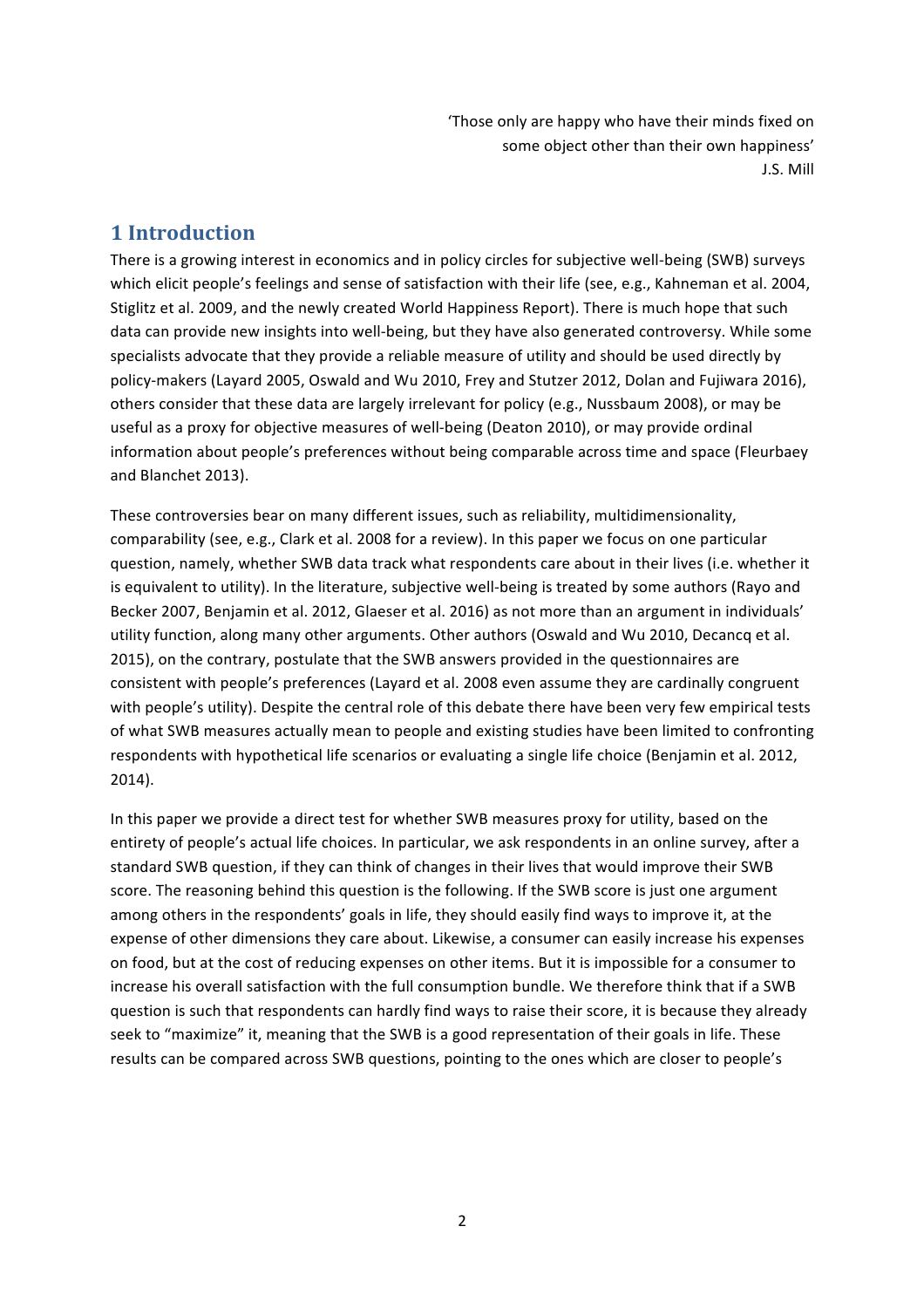goals.<sup>2</sup> Our data also allows us to explore how the tendency to seek maximal SWB relates to people's actual SWB level.

Obviously, such results do not tell us if people really maximize their SWB. They can make mistakes and have imperfect information about what is really good for them. But at least the results give an indication about what people seek to maximize, or believe that they maximize. Moreover, we ask them to tell us what sort of change they can think of, what obstacles prevent them from implementing these changes, and what other values they have in life which conflict with pursuing their SWB.

Our main results are the following. First of all, about 40% of the respondents can think of easy changes that would raise their SWB. Therefore only a small majority of respondents think that they currently maximize their SWB. However, only about 10-15% would refrain from implementing these changes because they pursue other goals, suggesting that close to 90% of the respondents actually seek to maximize their SWB.

The second main result is that the life satisfaction question appears the best contender as the "maximand" in the contest, before the ladder-of-life and the emotion question. The fact that the emotion question comes last is well in line with the idea that emotions are an important part of life but not everything, whereas the most general "satisfaction with life" question is the most promising in terms of encouraging respondents to give a global assessment of their situation.

The third main result is that among the other goals that people pursue and for which they are willing to sacrifice some of their SWB, the prominent appear to be about their relatives (mostly their family) and about their future self (especially for young respondents). In other words, one could conjecture that people pursue goals that include the well-being of others and a long-term vision of their personal well-being. If that is the case, it does not necessarily disqualify SWB questions provided that the analyst uses them for the evaluation of personal situations (as opposed to family situations) in a time-slice perspective (rather than a lifetime perspective).

We also observe interesting differences between groups differing by age, education, and employment. In a nutshell, SWB is more relevant for the elderly than for young and middle-aged respondents who "sacrifice" part of their SWB to a great extent for their future self and for family members. And emotions are less important than satisfaction with life for middle-aged, educated, and employed respondents, but similarly important as satisfaction for the other groups.

The literature on the question of whether people seek to maximize their SWB was initiated by Frijters (2000), who found on German panel data (and less strongly on Russian data) that people dissatisfied with a domain of their life are more likely to intend to make changes in this domain, and also more likely to make actual changes later.<sup>3</sup> These findings are compatible with people seeking to maximize their overall satisfaction, while not excluding that they pursue less ambitious satisficing strategies (i.e., avoid falling below a threshold of dissatisfaction without seeking to maximize satisfaction).

""""""""""""""""""""""""""""""""""""""""""""""""""""""""""""

<sup>&</sup>lt;sup>2</sup> We study three classical questions: a standard satisfaction question (from the World Values Survey), the ladder-of-life question (from the Gallup World Poll), and a standard set of questions about emotions in the past week (a subset of the Center for Epidemiologic Studies Depression scale).  $3$  The relation between SWB and utility, and the association between dissatisfaction and behavior, is reviewed

in detail in Clark et al. (2008).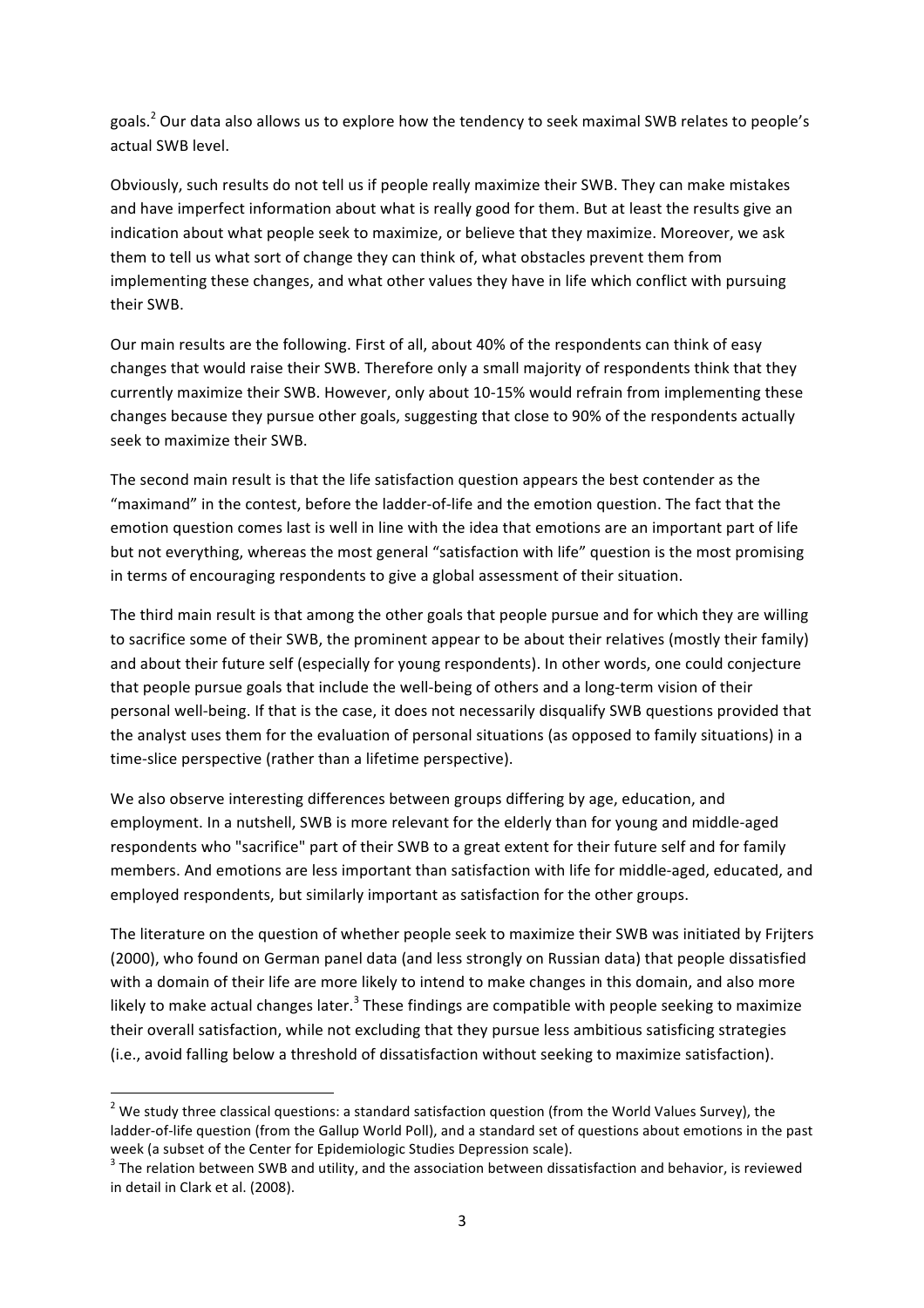Our findings, though relying on a different methodology, are well in line with those of Benjamin et al. (2012, 2014), who also study if respondents maximize their SWB in their choices. In the first paper, they confront respondents with hypothetical choices and compare what respondents think would be better for their SWB with what respondents would actually choose, and they find that the congruence between the two kinds of questions is not perfect but generally high, with satisfaction faring better than emotions. In the second paper, they compare actual choices of residency made by medical students with what they predicted would be better for their SWB, and again find a significant but small discrepancy, which is often explained by considerations relative to the respondent's partner. Our approach is closer to the latter in the sense that we deal with actual rather than hypothetical situations. However, instead of focusing on a very specific choice, we shed light on the general assessment respondents make about whether they do succeed in maximizing their SWB, as well as on the nature of the changes they would like to make to improve their SWB, and the other values they pursue in life in general.<sup>4</sup>

A fourth main result is a "paradox of the pursuit of happiness". Once we categorize our respondents into SWB maximizers and non-maximizers, we find that respondents with greater SWB have less maximizers among themselves, and also find that the non-maximizers have greater SWB, even after controlling for the usual socio-demographic characteristics. This phenomenon occurs equally strongly for the three SWB measures we study. We interpret this as meaning that the least advantaged are more constrained and therefore less able to care for others or their future selves, whereas the more advantaged respondents have more freedom to do such investment, and to reap the benefits of such investments.

This result is not the same as the story of a "self-defeating pursuit of happiness" already told in the literature (e.g., Schooler et al. 2003, Mauss et al. 2011). The literature describing such a paradox focuses on emotions, and refers to phenomena like mistakes about the sources of happiness, psychological costs in monitoring one's happiness, the loss of intrinsic interest in activities chosen for purely instrumental reasons, or disappointment when too ambitious expectations are formed when one values happiness highly. In contrast, the paradox we observe holds for evaluative satisfaction as well as for emotions, and has to do, in our interpretation, with constraints making it hard to sacrifice one's SWB for the sake of others or of one's future self, and long-term benefits of such sacrifices.

The paper is structured as follows. The next section offers some clarifications about our theoretical framework. The survey is described in section 3, and the results are presented in section 4. We discuss the meaning and the implications of our results for SWB studies and for public policy in section 5.

# **2%Theoretical%framework**

""""""""""""""""""""""""""""""""""""""""""""""""""""""""""""

Suppose that a respondent  $i$  has an objective function (a "utility function") in life that contains many arguments:

 $U_i(a, b, \dots).$ 

 $4$  Two further related papers, Oswald and (Wu 2010) and Perez-Truglia (2015), study the congruence of individuals' SWB with objective rankings of observable choices in the context of location and food consumption, respectively. Both studies find high correlations for life satisfaction suggesting that this SWB measure contains information about experienced utility.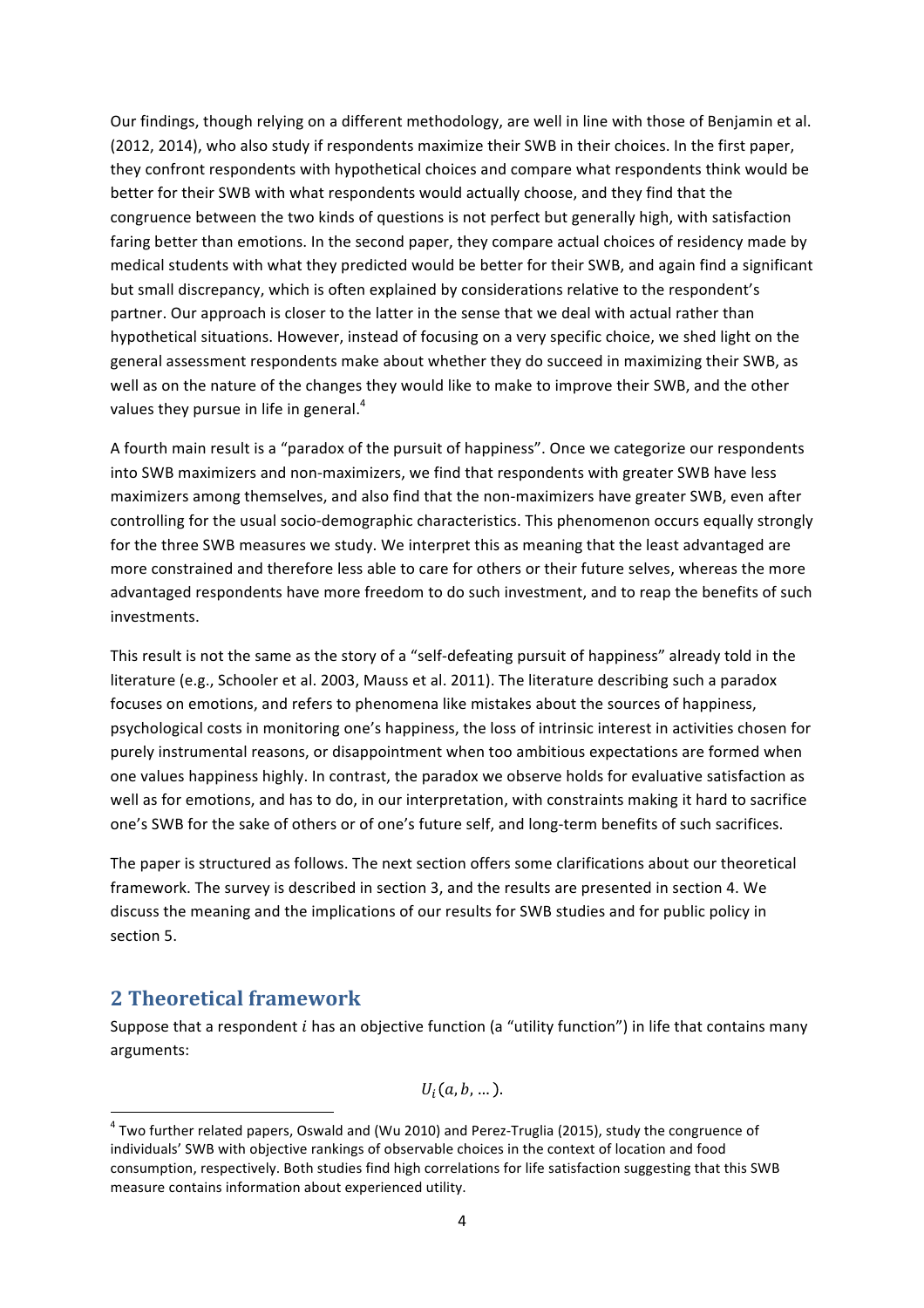When asked a SWB question, the respondent will use the same arguments but possibly in a different way, as well as, perhaps, other considerations:

$$
S_i(a, b, \ldots, x, y, \ldots).
$$

We say that SWB tracks the respondents goals in life *ordinally* if there is an increasing function  $f_i$ such that

$$
S_i(a, b, ..., x, y, ...)=f_i(U_i(a, b, ...)),
$$

and that it tracks the respondent's utility *cardinally* if there are coefficients  $\alpha_i > 0$ ,  $\beta_i$  such that

$$
S_i(a, b, ..., x, y, ... ) = a_i U_i(a, b, ... ) + \beta_i.
$$

We do not think that the model that is adopted explicitly in Rayo and Becker (2007) and implicitly in Benjamin et al. (2012), and in which  $S_i$  is an argument of  $U_i$ , is satisfactory for the following reason. It is unlikely that the specific answer to a particular SWB question is something that people care about spontaneously. They form their SWB score on the spot, when confronted with the questionnaire. It is therefore more realistic and more general to consider that this is a new function, in which they use the elements that matter to them in their life, possibly with new weights, and possibly among other ingredients. It is only for emotions that it is more plausible to consider them as arguments of  $U_i$ , but even then, given the multiplicity of emotions, it is unlikely that the synthetic emotional scores constructed by analysts coincide with what people care about in their own emotions.

In this paper, we are only interested in the ordinal question. Notice that, for  $S_i$  to ordinally track  $U_i$ , these two functions must generally have the same arguments. But when dealing with a given person at different moments in time (as in a panel survey), ordinal tracking is still possible when the arguments differ between the two functions, provided that the arguments that do not belong to both functions do not change over the time of the survey. Of course, the survey is then uninformative about the role of these stable arguments in any of these functions.

When dealing with cross-section data, using SWB data to ordinally track  $U_i$  requires many assumptions. First, the various respondents must have ordinally equivalent  $U_i$  functions, and they must be transformed by the  $f_i$  functions in a way that produces the same  $S_i$  function for all of them. This is a tall order. It is in particular likely that, even if people have similar  $U_i$  functions, they form their SWB answers in different ways because they use heterogeneous references. In this case, trying to retrieve the ordering represented by their common  $U_i$  from their heterogeneous  $S_i$  functions is hard in absence of information about their various "scaling functions"  $f_i$ .

These remarks show that, even if our results suggest that most respondents see their SWB as a faithful reflection of how their goals are achieved, this does not imply that SWB data can be used easily to retrieve information about individuals' goals and preferences. Moreover, even if SWB tracks people's preferences and an empirical method makes it possible to estimate the ordinal ranking underlying the various  $U_i$  functions for different socio-demographic subgroups, there is no guarantee that SWB is comparable across subgroups in the same way as  $U_i$  is (assuming that  $U_i$  is the correct input for a social welfare function). These issues will be examined again in the last section.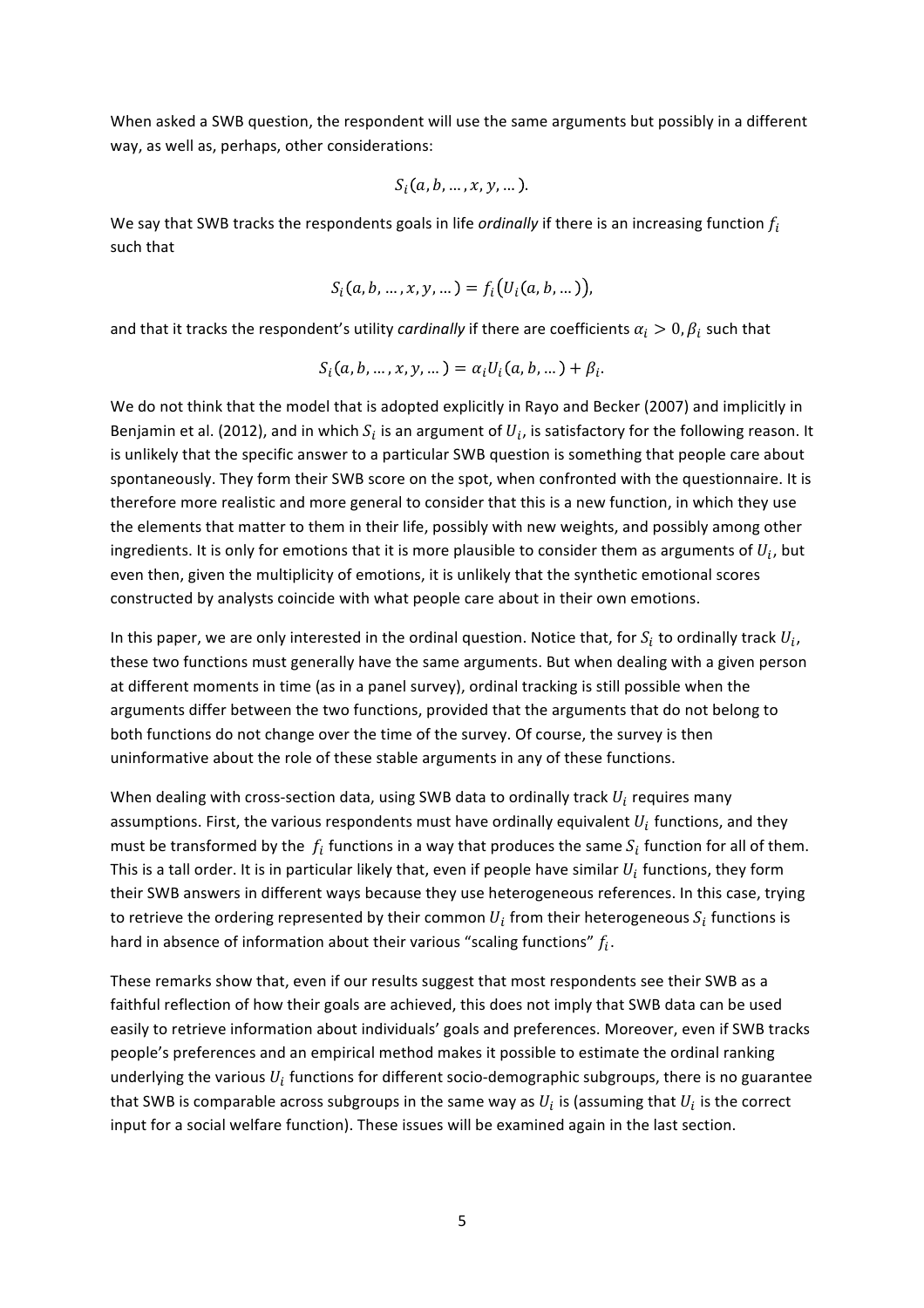Our survey explores if each respondent *believes* that the way she pursues her goals is in line with her SWB. If the answer is positive, this is tantamount to saying that the respondent believes that SWB ordinally tracks her objectives.

Consider a respondent who maximizes under constraint:

 $\max U_i(a, b, ...)$  such that  $(a, b, ...) \in B_i$ ,

where  $B_i$  is the set representing what is possible for her.

If  $S_i$  is ordinally equivalent to  $U_i$ , then the choice of  $(a, b, ...)$  made by i also maximizes  $S_i$ , and the respondent cannot think of ways to improve  $S_i$ . In contrast, if it is possible to change  $(a, b, ... )$  under the constraints to improve  $S_i$ , this implies that  $S_i$  is not ordinally equivalent to  $U_i$ , unless the respondent had some lapse that prevented her from doing what she wanted (or just found out about new possibilities and did not have the time to adjust). We can be sure that  $S_i$  is not ordinally equivalent to  $U_i$  only if the respondent does not want to implement such changes because this would conflict with her true goals (as she perceives them, perhaps mistakenly of course).

When the respondent cannot think of ways to improve SWB, it does not necessarily imply that SWB ordinally tracks her goals, because another possible reason is that the optimum choice of  $(a, b, ...)$ for  $S_i$  happens to coincide with the optimum choice for  $U_i$  even if the two functions are ordinally different. This means that one should interpret the results of our survey based on possible changes as providing only an upper bound on the fraction of respondents for which ordinal tracking occurs.

It may also be, of course, that the respondent cannot find changes that would raise her SWB because she lacks imagination or does not consider the issue with sufficient care. This is why we took great pains in the survey to encourage respondents to think hard about possible changes in their lives. As we will explain in the next section, in the end a large majority of respondents could think of changes -although, eventually, few of these changes were really feasible and acceptable to them. But it remains possible that a fraction of our respondents who could not find any change at all are actually not pursuing any particular objective in the maximizing sense but follow different rules of behavior (such as satisficing).

The simple model introduced here is static, and applies well to the case in which the respondent adopts a lifetime perspective when answering the SWB question, or, more generally, refers to the same time scale when thinking about what is good for her  $(U_i)$  and when answering the SWB question  $(S_i)$ . The situation is more complicated when the respondent considers a shorter time span for  $S_i$  than for  $U_i$  – the opposite is unlikely. For instance, the respondent may think of the last months when answering the SWB survey, but ordinarily pursue objectives with her whole life cycle in sight. In such a case  $S_i$  cannot ordinally track  $U_i$ , even if the respondent's utility is just a lifetime extension of what is measured by  $S_i$ , i.e., even if the following relations hold (letting the superscript t refer to the time period):

$$
S_i^t = f(U_i^t), \quad t = 1, \dots, T
$$

$$
U_i = \sum_{t=1}^T \beta^t U_i^t
$$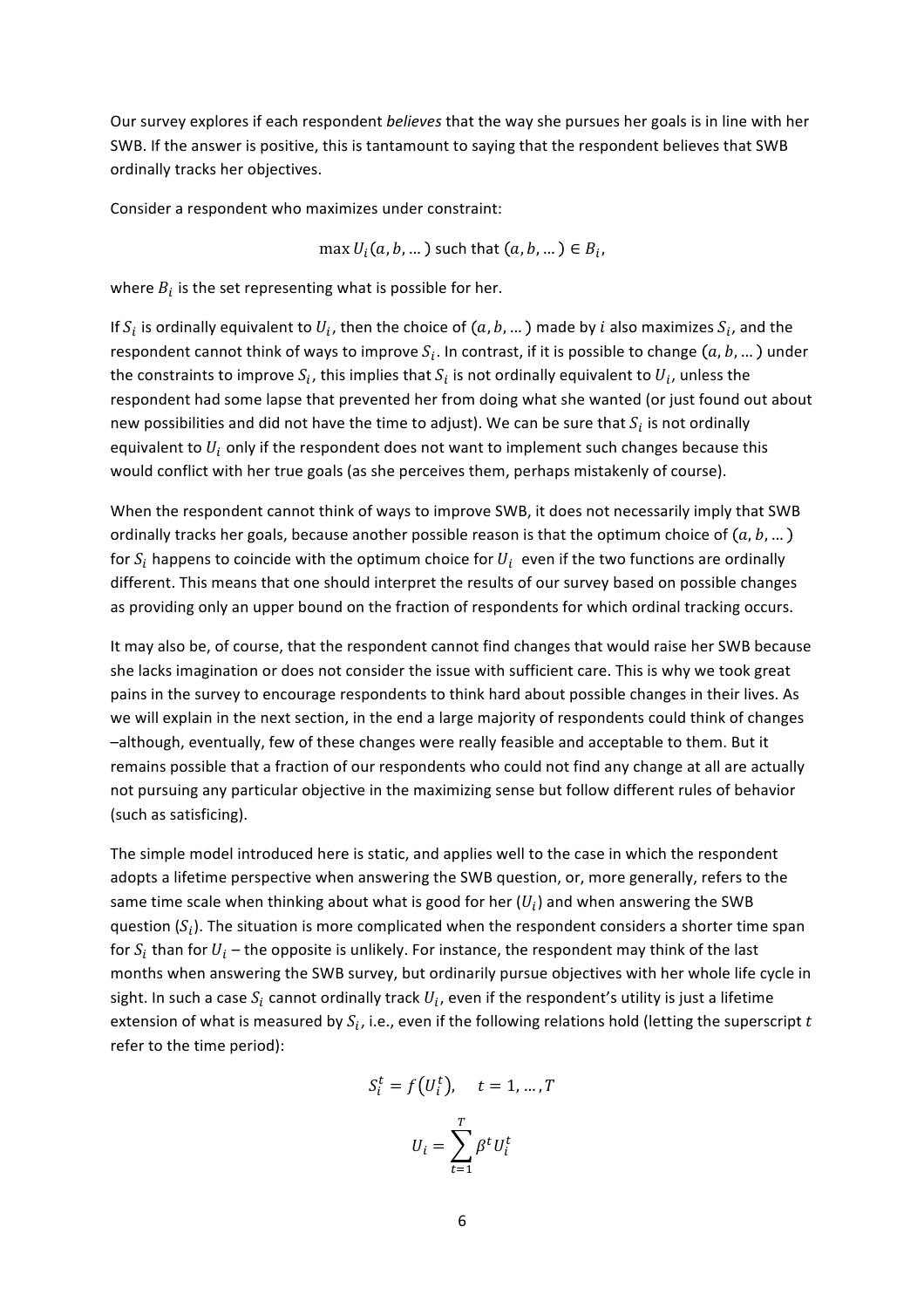The SWB response is then  $S_i^t$  whereas the respondent maximizes  $U_i.$  Changes improving  $S_i^t\;$  would then be declared possible but would involve a suboptimal intertemporal planning that the respondent is not willing to implement. Therefore we should expect some respondents to say that they have other goals than  $S_t^t$  and such goals may target their own future through investments in education, career, family, for instance.

Observe that, even when  $U_i$  covers a longer time span than  $S_i^t$ , maximization remains a possibility in the following situations: 1) the respondent feels deprived and unable do more for  $S_i^t$  now without risking to drift below what is tolerable in the future; 2) the respondent is "credit-constrained" (in some broad sense, not just on the credit market) and cannot imagine ways to transfer future benefits to the present; 3) the respondent has no investment vehicle, cannot "save" for the future and is therefore limited to make the best of what is available in the current period – this includes elderly respondents with a short life horizon, isolated persons who cannot invest in relations, and so on.

Two additional complications in a dynamic setting can be mentioned. First, one can imagine that people always face new opportunities coming up randomly, leading them to permanently think of possible changes even though they do maximize their SWB. We have factored this possibility in our survey by letting people say that the changes they think of were not available earlier and that they are willing to implement them. The hard-core non-maximizers are those who do not want to implement such changes.

Second, respondents may have made important and more or less irreversible decisions in the past (choice of spouse, number of children, career, location) based on other considerations than their SWB, but at the time of the survey they can no longer change these things and operate within constraints. So, they may appear as maximizers in our survey even though in general and more specifically for important life decisions they are not SWB maximizers. In Benjamin et al. (2012), it is found that the congruence between SWB-maximizing options and choices is lower for important life choices. However, we believe that a person who is pursuing other goals than SWB in important decisions is also likely to pursue these goals on a daily basis, and this should show in our type of survey. Moreover, although important decisions are often quite indivisible, they are accompanied by follow-up decisions that lie on a continuum. One can decide to spend more or less time with one's partner and children, to exert more or less effort in one's chosen career, to invest in one's community or spend all breaks far away, and so on. Therefore one can hope that few respondents are in the situation in which all the non-SWB-maximizing decisions are behind them and now can quietly pursue their own SWB within the constraints imposed by previous decisions.

In a similar fashion as SWB may capture a shorter life span than utility, it is possible that SWB covers more narrowly personal issues than utility, the latter being filled with altruistic concerns about family and relatives. Respondents for whom this is the case would then say that they do not maximize SWB because of goals related to other people.

Finally, there is a specific complication in our survey when we deal with emotions, which appear in our survey as a list (feeling happy, depressed, sad, enjoying life). We do not construct a synthetic score in the questionnaire itself, and only ask respondents if they could improve their emotions in at least one dimension without deteriorating other dimensions. It may of course happen that one of these emotions tracks  $U_i$  but not the others. If respondents can think of some changes that would improve some of these emotional scores (but not the one that tracks  $U_i$ ) and refuse to implement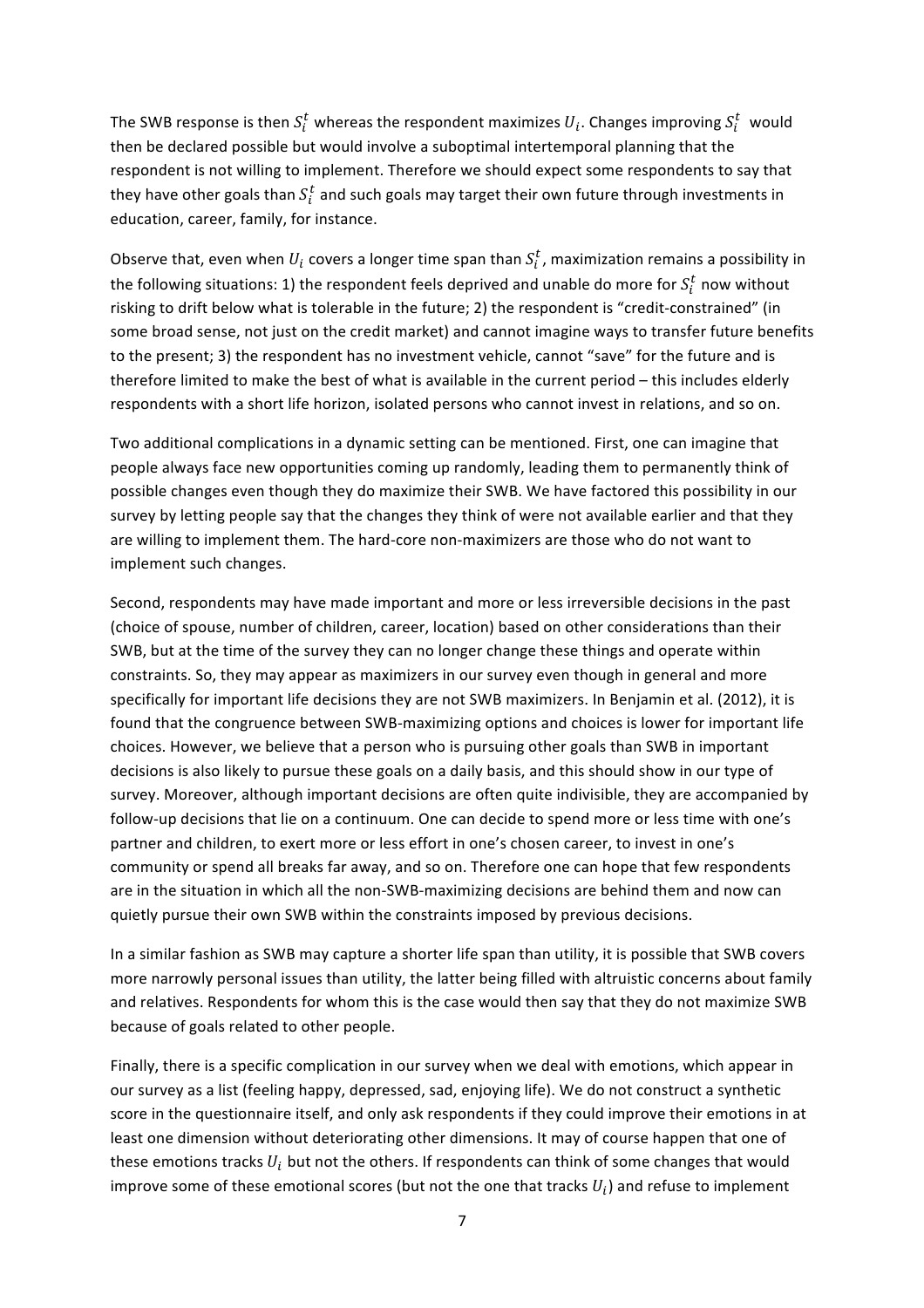them because of other objectives, this still means that any synthetic score based on all these emotions (with positive weight for each of them) would fail to track  $U_i$  ordinally.

# **3%Survey**

Our evidence is based on an online survey which we conducted in May 2014 using a sample provided by Survey Sampling Incorporated (SSI). The sample is selected to be representative of the US population and respondents are incentivized by a quarterly lottery provided by SSI. The overall idea of the survey is to explore whether people can think of possible changes in their lives that would improve their SWB, and would not conflict with the main goals in life.

One complication is that there are different SWB questions, some being about satisfaction with life, others being about emotions and feelings. It is possible, for instance, that emotions are just one aspect of life for most people whereas their satisfaction with life is an all-encompassing judgment. It is also possible that respondents mix feelings and evaluations in all these questions, blurring the clear conceptual distinction between cognitive and affective states of mind. Therefore, in addition to examining whether SWB data capture people's values and preferences, we also explore if some SWB questions fare better than others in this respect.

At the beginning of the survey, respondents are asked to rate their SWB. In order to compare different alternative SWB measures, respondents are randomly assigned to one of the following three SWB questions.

#### 1. Life satisfaction:

"All things considered, how satisfied are you with your life as a whole these days? Please give a *number between 0 (extremely dissatisfied) and 10 (extremely satisfied)."* 

The life satisfaction question is a standard SWB measure that is used in many surveys (including SOEP, World Value Survey, [add more here]).

#### 2. Life ladder ranking:

*"Please imagine a ladder with steps numbered from zero at the bottom to 10 at the top. The top of* the ladder represents the best possible life for you and the bottom of the ladder represents the worst possible life for you. On which step of the ladder would you say you personally feel you stand at this time? Please give a number between 0 (bottom of the ladder) and 10 (top of the ladder)"

The life ladder ranking has been developed by Hadley Cantril and seeks an objective self-evaluation of people's living circumstances. It is most prominently used in the Gallup World Poll.

3. Felt happiness / recent emotions:

*"Would/you/say/that/much/of/the/past/week,/you/*

- *G were/happy?/(yes/no)*
- *G enjoyed/life?/(yes/no)*
- *G felt/depressed?/(yes/no)*
- *G felt/sad?/(yes/no)"*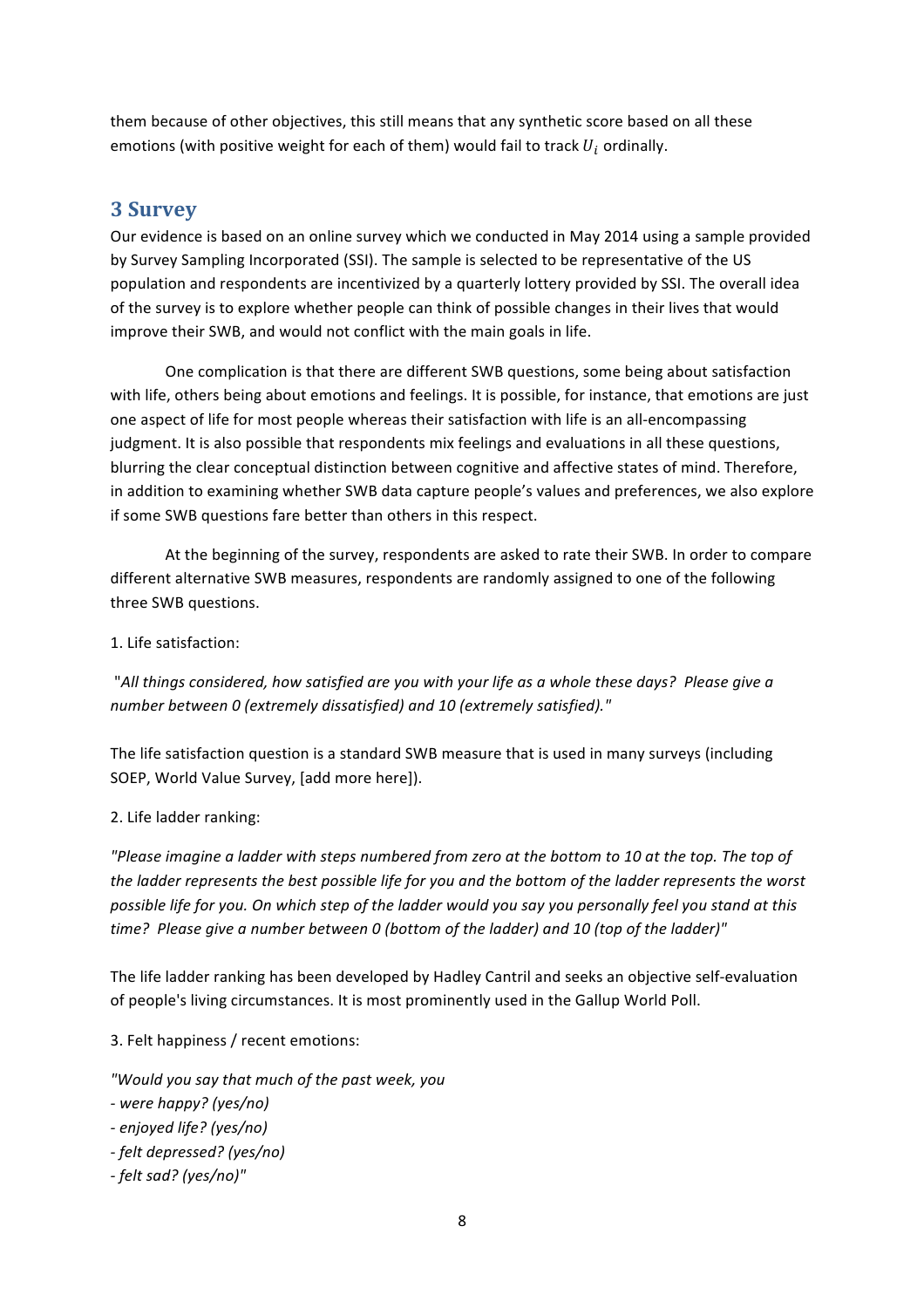The four questions on felt happiness / recent emotions (in the following referred to as "happiness") are a subset of the Center for Epidemiologic Studies Depression (CES-D) scale. The original CES-D scale consists of 20 items designed to assess the level of depressive symptomatology in epidemiologic studies of various populations. The four questions we include provide a shortened version of the CES-D, following other surveys such as the Health and Retirement Study (HRS).

After the respondents answer the respective SWB question they are asked whether they can think of changes in their life that they "could *implement now*" and that would raise their SWB rating. Regardless of their answer to that question, respondents are then presented with a list of different life domains (such as their health, family or job; see the Table 3 for the detailed list) and asked to think again of any feasible changes that would improve their SWB rating. Respondents who state that there are possible changes in either question are asked to describe these changes in open-ended answers. If respondents do not come up with possible changes in any of the two questions they are directed to the end of the survey where they are asked about their socio-economic characteristics.

For those respondents who can think of feasible changes we ask whether at least some of these changes are indeed easy to implement. The initial question about changes that "*could [be*] *implemented]* now" already implies that changes should be easy to implement but this question allows to double check that people actually think of feasible changes rather than listing constraints that they face in their life. We further ask respondents to describe the feasible changes they are having in mind, which allows us to objectively assess the feasibility of the envisioned changes.

If respondents state that at least some of the SWB-improving changes are easy to implement we continue to ask why they have not implemented these changes already. One option people can choose is that they wanted to implement these changes but until recently they could not. The second option is that other goals are more important which elicits that respondents are willingly not maximizing their SWB. Respondents choosing this second option are then asked to describe these goals and categorize the life domains these goals relate to. We further objectively categorize goals based on respondents' description.

In the last section of the survey, all respondents are asked about their socio-economic characteristics (such as sex, age, education, and employment status). Finally, respondents are asked to add any comments they wanted on the survey. The main flowchart of the survey can be found in the Appendix.

The main purpose of this survey is to test the hypothesis that people seek to maximize their SWB. This hypothesis is rejected if respondents can think of possible changes in their lives which would increase their SWB but which are not implemented because other goals are more important. Consequently, we would reject too little if respondents do not put enough effort to imagine possible changes. We would reject too often, on the other hand, if respondents come up with changes, which actually could not be implemented (i.e. confusing preferences with constraints).

The survey is designed to push respondents to come up with as many potential SWBimproving changes as possible while ensuring that these changes do not reflect constraints but can actually be implemented. Respondents are asked twice about possible changes and they are provided a list of life domains these changes may relate to. At the same time, it is not only emphasized that changes should be implementable but we explicitly ask respondents who come up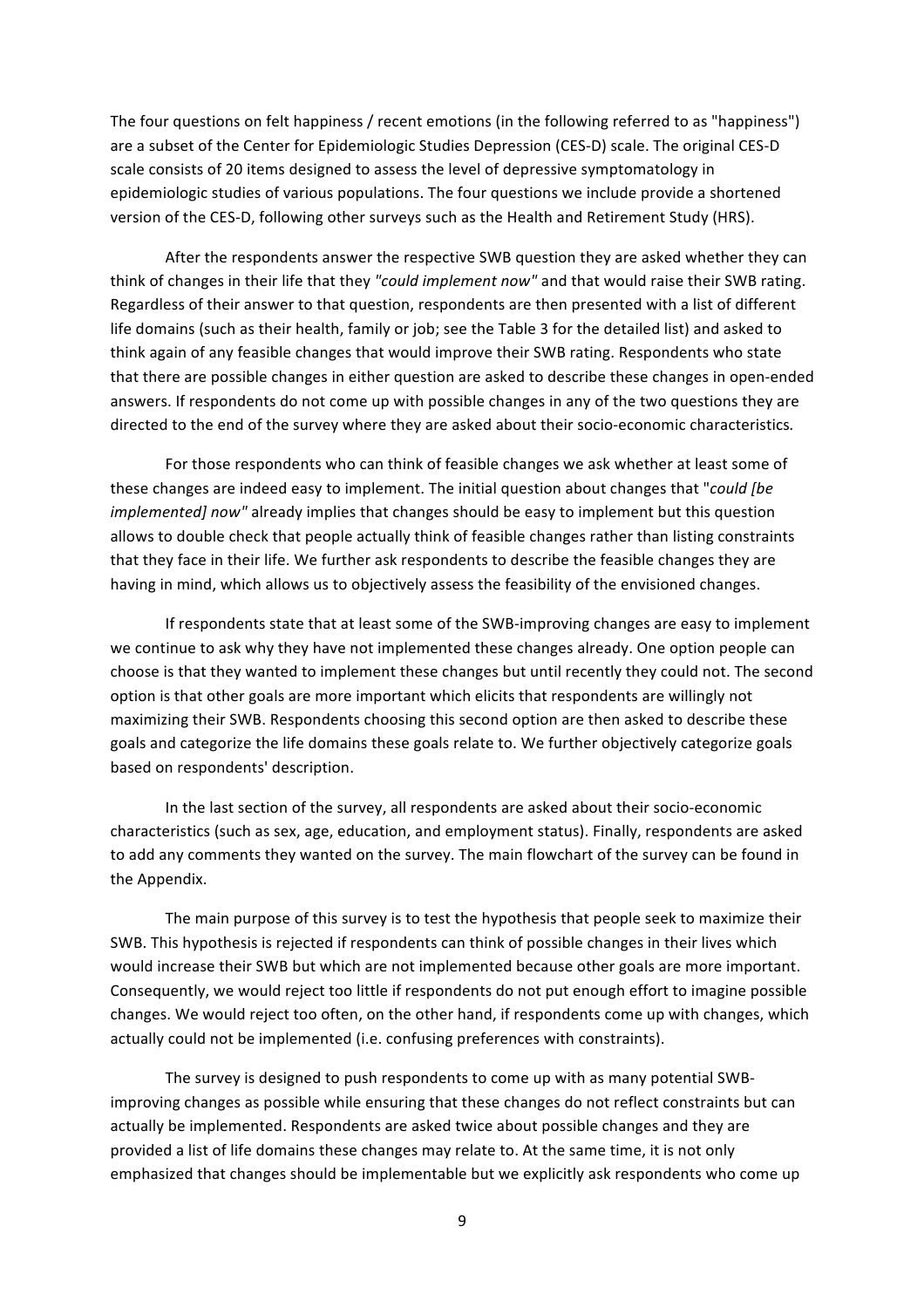with possible changes whether at least some changes are easy to implement. Furthermore, we ask respondents to describe possible changes in open-ended answers, which we then objectively categorize according to their feasibility. This categorization allows us to compare the objective feasibility with respondents' own assessment of whether changes are possible to implement.

# **4%Results**

""""""""""""""""""""""""""""""""""""""""""""""""""""""""""""

Our sample consists of 2,632 complete responses. Table 1 shows the means of socio-demographic variables in column (1) and in column (2) the respective means from the 2014 Current Population Survey, a representative survey of the US population. Compared to the overall population, our sample is slightly older, more likely to be retired or unemployed, more educated and more likely to be female while the fraction of white respondents is relatively similar. Table 2 shows summary statistics for the three SWB measures. The random assignment of respondents to different SWB measures results in fairly balanced subsamples, with 864 to 893 respondents in each group.

Figure 1 shows the fraction of respondents who can think of changes in their life that would improve their SWB rating. When first asked about it, 53 to 67 percent can think of some changes. This share increases to 65 to 78 percent when we provide respondents with different life domains and ask them again to list changes. Interestingly the share of respondents who can think of changes is significantly smaller for the happiness treatment than for the life satisfaction and the ladder treatment. One potential explanation is that people put less effort to come up with potential changes in the happiness treatment because responding to the happiness questions at the beginning of the survey takes longer than for the other two SWB measures. Another possible issue in the happiness treatment is greater complexity. Indeed, multiple dimensions in the space of feelings may make it seem more complicated for the respondent to think of changes in life that would be good for several dimensions. Our question, to avoid grammatical clumsiness, referred to changes that "would make [the respondent] more often feel happy and enjoy life, or feel less often depressed and sad", therefore joining together the positive feelings in one cluster and the negative feelings in another, but leaving it possible for a change to improve things for only one of these clusters.

The third group of bars in Figure 1 shows the fraction of people stating that at least some of the changes they are thinking about are actually easy to implement. Our initial question about potential SWB-improving changes already asked explicitly for changes that the respondent could "implement now". However, we then induce respondents to come up with as many changes as possible. That is why it is important to check whether at least some of these changes are actually implementable. As Figure 1 shows the fraction of people who state that at least some changes are easy to implement is 34 to 39 percent -- much lower than the fraction of people who can think of any changes, and not significantly different across SWB measures. This suggests that we have successfully induced respondents to come up with as many changes as possible so that in many cases they came up with changes that are not implementable. $5$  Moreover, that is also true for the happiness treatment with a gap of more than 25 percentage points between the fraction of respondents with potential changes and the fraction with at least some easy changes. Hence, even if respondents in

 $5$  We observe that, even among the small fraction (3.2%) of respondents who report the maximum SWB score for life satisfaction and the ladder (10/10), about a third can think of easy changes. This suggests that our questions make them aware of SWB-enhancing changes that they had not thought about when answering the initial SWB question.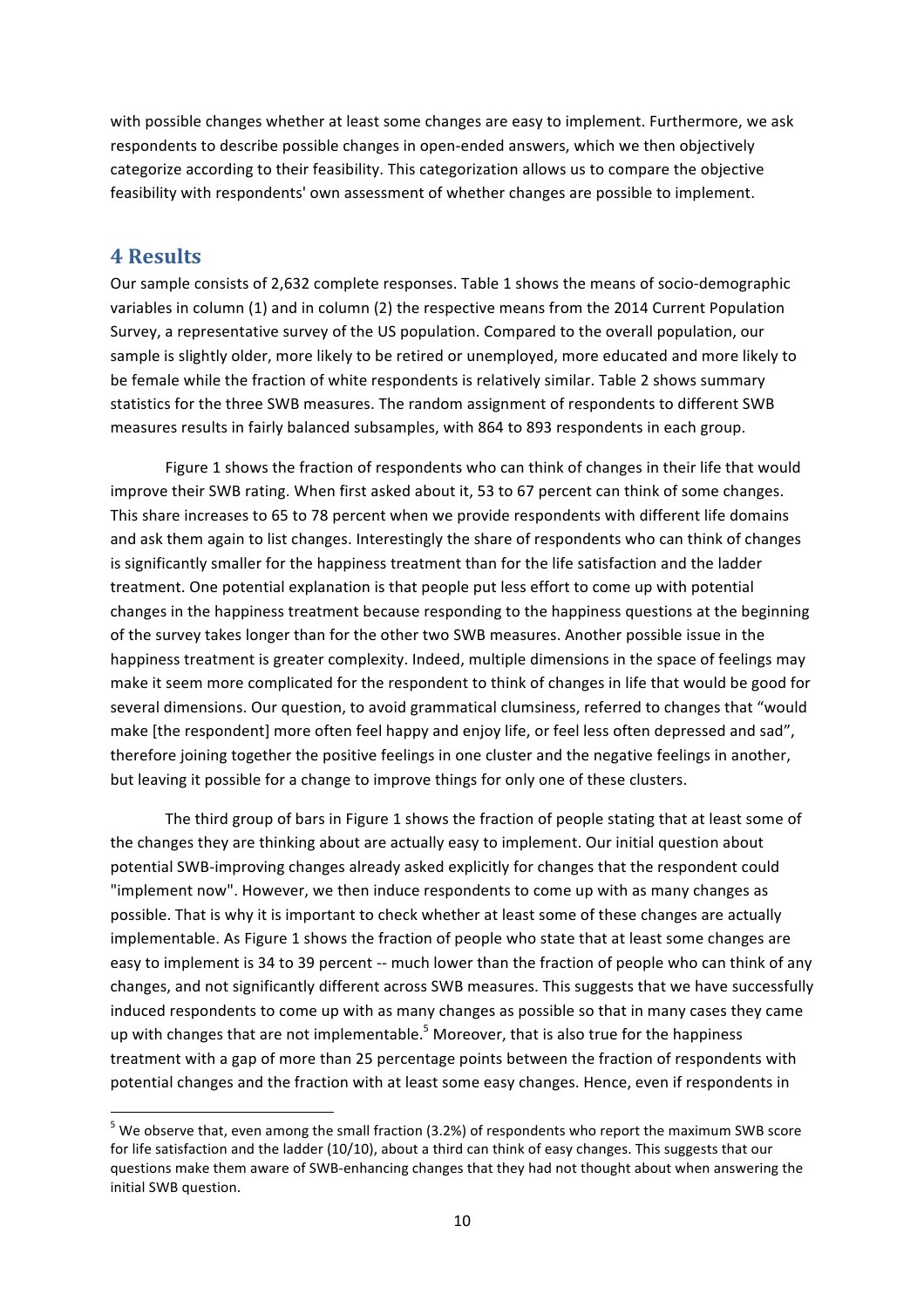the happiness treatment put less effort or had a harder time to come up with potential changes than for the other SWB measures they are still strongly "overshooting", coming up with changes that are not easy to implement almost half of the time.

We also ask respondents to describe the potential changes in their own words. This allows us to objectively assess whether these changes are possible or whether they cannot be implemented because they reflect constraints in the respondent's life. The fraction of objectively coded possible changes is shown in the fourth group in Figure 1 and it is not significantly different from respondents' subjective assessment of whether changes are easy to implement. This shows that even though people "overshoot" and come up with changes that are not feasible in some cases they understand what we are asking for when we double-check if changes can be implemented.

In what kind of life domains do people envision possible changes that would increase their SWB? To answer this question we categorize respondents' open-ended description of possible changes and divide them in different categories (Table 3). The by far most common domain is health. About 39 percent of envisioned feasible SWB-enhancing changes relate to health issues, such as exercising more. People's family is the second most common category, with 28 percent of all changes relating to it (a given change might relate to more than one category), followed by their job, personal development and education, finances, and their hobbies. Interestingly, not a single respondent thinks that changes related to morality could improve her or his SWB, though this may be due to the fact that it would imply admitting some immoral deeds.

The central question of our analysis is, why do people not implement those changes that are feasible and that would increase their SWB. One possibility is that they have not been feasible until recently, e.g due to budget constraints that only got relaxed recently or due to information frictions. On the other hand, if the SWB score is just one argument among others in the respondents' goals in life they might intentionally refrain from implementing these changes because they care more about other goals. As Table 4 shows, about two thirds of the 36 percent who can think of SWB-enhancing changes that are feasible (25 percent of the overall sample) state that they actually wanted to implement the changes but could not until recently. The leading restrictions are money and time, followed by self-discipline issues such that the respondents "couldn't stick to it" or "haven't cared enough about it". Only one third of those with possible changes, or about 12 percent in the overall sample, state that other goals are more important. This is the group of respondents who apparently do not maximize SWB (in the following referred to as *non-maximizers*). These people could find ways to improve their SWB, but they don't choose these ways because they would come at the expense of other dimensions of their life they care about. The other way around, these results suggest that close to 90% of the respondents actually seek to maximize their SWB. If one considers that those who say that they "haven't cared enough about it" should be included in the group of non-maximizers (though they cannot be depicted as maximizing something else), the proportion falls by a little more than 2%.

Figure 2 shows the fraction of non-maximizers by SWB measure. For comparability the figure also reproduces the fractions of respondents with any SWB-enhancing change and with feasible changes as shown in Figure 1. The fraction of non-maximizers is largest for the happiness measure (13.3 percent), slightly smaller for the ladder (11.7 percent) and significantly smaller for life satisfaction (10.6 percent). In other words, respondents are more likely to seek the maximization of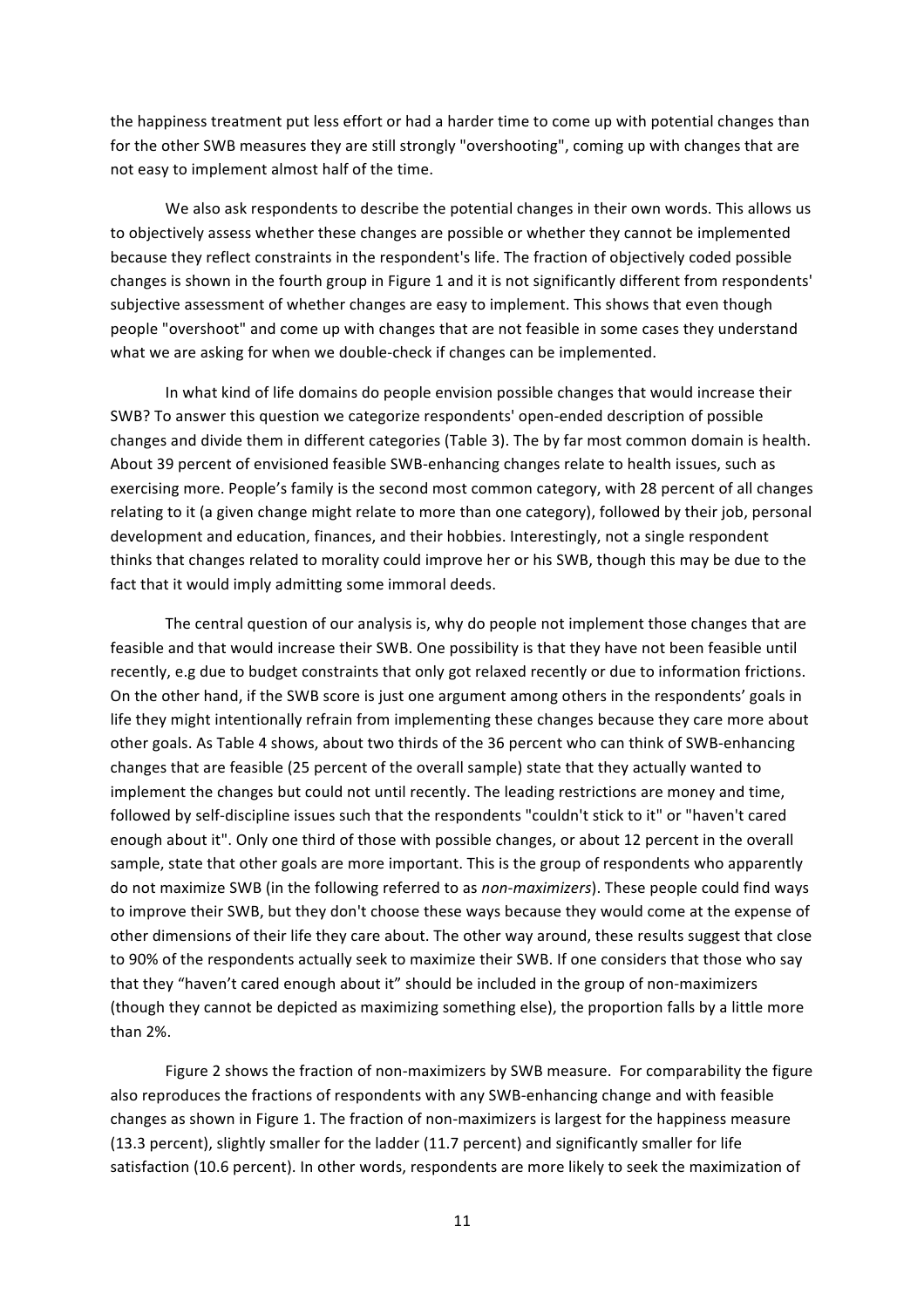life satisfaction than the maximization of happiness. This ranking of SWB measures is robust to different coding specifications and observable across most subgroups that we analyze in the following.

In Figure 3 we show how alternative ways to specify the group of respondents with feasible changes affects the fraction of non-maximizers across measures. The first group of bars shows the baseline specification for which we include all respondents who subjectively state that at least some changes are feasible. The second group of bars shows a specification for which we reassign those with subjectively feasible but objectively unfeasible changes to the group without feasible changes. In other words, if a respondent states that she could increase her SWB with a life change which in the open-ended description clearly classifies as unfeasible we assign that respondent to the group of SWB maximizers. In the third group of bars we exclude all cases with conflicting subjective and objective assessments of the feasibility of changes. All three specifications result in the same ordering of SWB measures. The difference between life satisfaction and happiness is significant at the 10 percent level in all cases. Notice that the fraction of non-maximizers is largest in the baseline specification, for all three SWB measures. In turn, this specification provides us with the most conservative estimate of the share of respondents who seek to maximize SWB.

Which are the kind of goals that are so important to non-maximizers that they sacrifice part of their SWB to achieve them? Table 5 shows that more than a third of SWB-dominating goals mentioned by non-maximizers are related to their family and partner. Appendix Table A1 provides a list of open-ended descriptions which respondents came up with to describe these family related goals. It shows that these goals cover all parts of the family: grandchildren, children, spouse, parents, and parents-in-law. Interestingly, in some cases these descriptions explicitly mention the SWB of other family members. In these cases respondents sacrifice their own SWB in order to increase the SWB of those they care about.

The second and third most common life domain SWB-dominating goals relate to are respondents' jobs and their financial situation (Table 5). Each of them is mentioned in about a fifth of all cases. The fourth ranked life domain with 9.1 percent of respondents relate to personal development and education. Goals related to this domain can be thought of investments that increase future expected SWB at the expense of current SWB. Goals related to respondents' health are mentioned only in 7.2 percent of the cases, even though health is a central life domain. One explanation might be that health is an important component of people's SWB so that goals relating to respondents' health would not come at the costs of their SWB. In line with this idea, Table 3 shows that health is the leading life domain where respondents can envision feasible changes that would increase their SWB. For a similar reason very few SWB-dominating goals relate to leisure and hobbies (1.1 percent, Table 5) even though this domain is mentioned in 14.4 percent of cases when people describe feasible SWB-enhancing life changes (Table 3). Leisure and hobbies are usually thought of as directly feeding into SWB. It is more surprising that similarly few SWB-dominating goals relate to religion, morality, activism and volunteering. These are domains one might expect people to sacrifice part of their SWB for. One explanation could be that respondents gain sufficient gratification from activities related to these life domains so that sacrifices of time or money for these goals are fully compensated in respect to their effects on SWB. Appendix Table A2 shows in detail which feasible SWB-enhancing changes are dominated by which goals. Goals related to family, job and financial situation appear to block changes in the various domains in similar ways.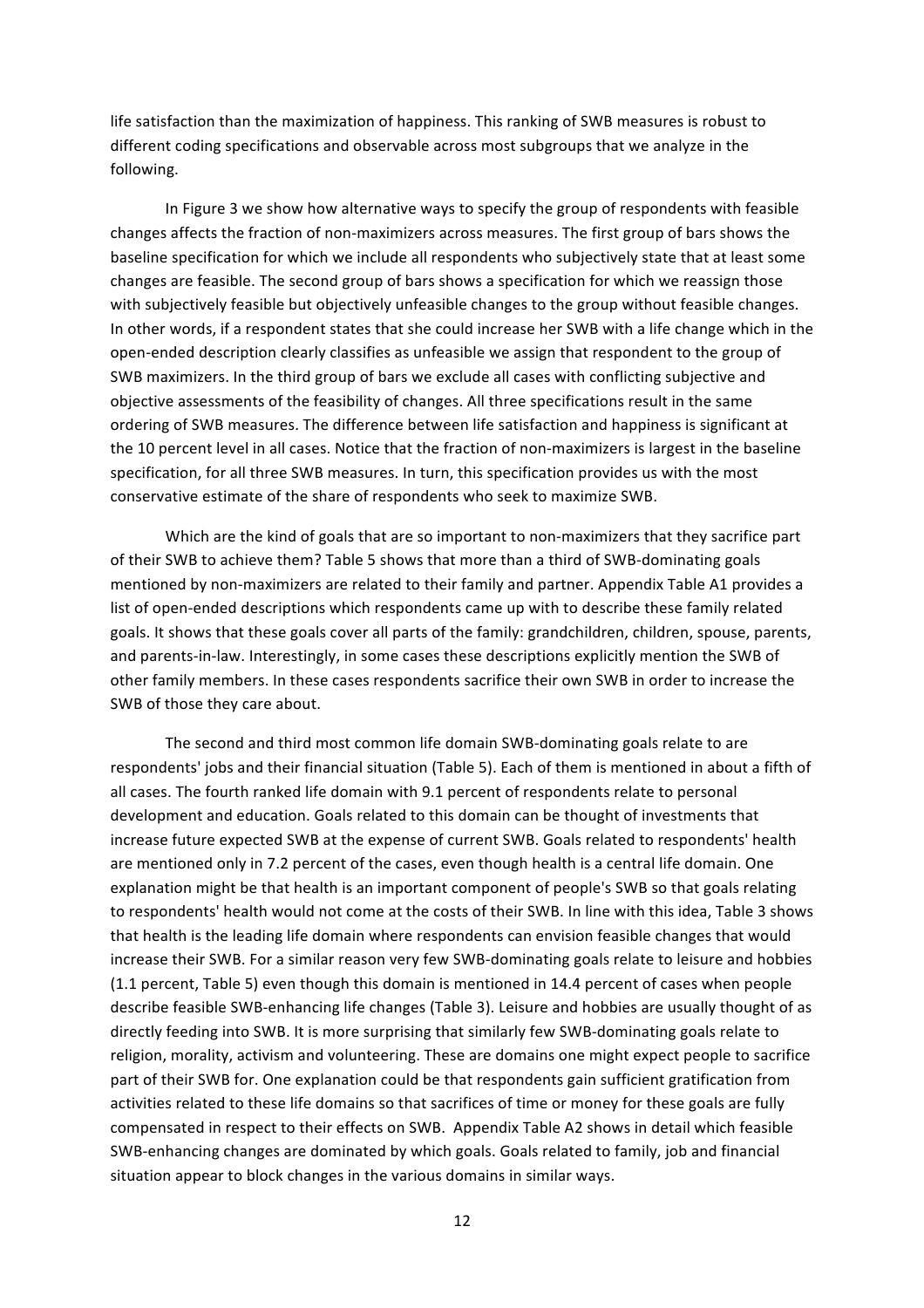How does the fraction of non-maximizers vary across different subgroups? Figure 4A shows that the pattern across SWB measures is very similar across gender. There are no significant differences between men and women and the ranking within gender is the same. Moreover, there are also no significant differences in the type of SWB dominating goals (Table 6). The same is not true if we split the sample by age groups (Figure 4B). The fraction of non-maximizers strongly decreases with age. It is around 16 percent among those of age 18-39, 10 to 15 percent for those aged 40-59, and a mere 5.6 to 8 percent in the oldest age group (60 to 89).

Table 6 shows that respondents in the youngest age group are most likely to sacrifice their SWB for family related issues (about a third among non-maximizers or 5.4 percent in the overall sample), followed by job and financial issues. Personal development and education ranks fourth. For each of these life domains the fraction is significantly higher among the youngest age group than among the oldest age group. Since these respondents are in a phase of their lives in which they invest into their careers and their personal development while starting their own family, this ordering is not surprising. These findings suggest that among the goals that young adults pursue and for which they are willing to sacrifice some of their SWB, the most prominent appear to be about their family and about their future self.

For those of age 40-59 family issues become if anything more important, as in this age group people might not only have to take care of their children but also of their parents. The fraction mentioning job issues and personal development drops by one third and by one half, respectively, perhaps because at that age respondents' investments in their careers have been largely completed. Financial issues remain similarly important as a source of goals for which respondents might sacrifice their SWB.

Among the oldest group, those of age 60 and above, the share of respondents who sacrifice SWB for family relations vanishes almost entirely. At that age your own parents might have already died while your children are fully independent. To the extent that grandparents might take care of their grand children, this seems not to come at a cost to their SWB. Similarly, their job and personal development vanishes as a source of SWB-dominating goals and only the financial situation remains a life domain of significant relevance. This finding might provide a complementary explanation for the age U-shape in wellbeing (Schwandt, 2016). The elderly might have relatively high SWB because they have few obligations or opportunities to sacrifice their SWB for their family or for their future self.

Figures 4C shows the shares of non-maximizers across education, while Appendix Figure A2 shows a similar pattern for income. Those with higher education and higher income are more likely to sacrifice part of their SWB for other goals, but the gap is largest for happiness and not significantly different for life satisfaction. Those with more human capital might have more opportunities to give up their own wellbeing for their relatives or to invest in their future self, but this comes mostly at the expense of happiness while it seems to be mostly internalized in life satisfaction. This suggests life satisfaction might better capture people's goals in particular when comparing different socioeconomic groups.

Figure 4D divides the sample by employment status. The pattern across SWB measures among the employed is similar to those with college education or high incomes in the previous figures, while it is dramatically shifted downwards for the relatively small subsample of unemployed.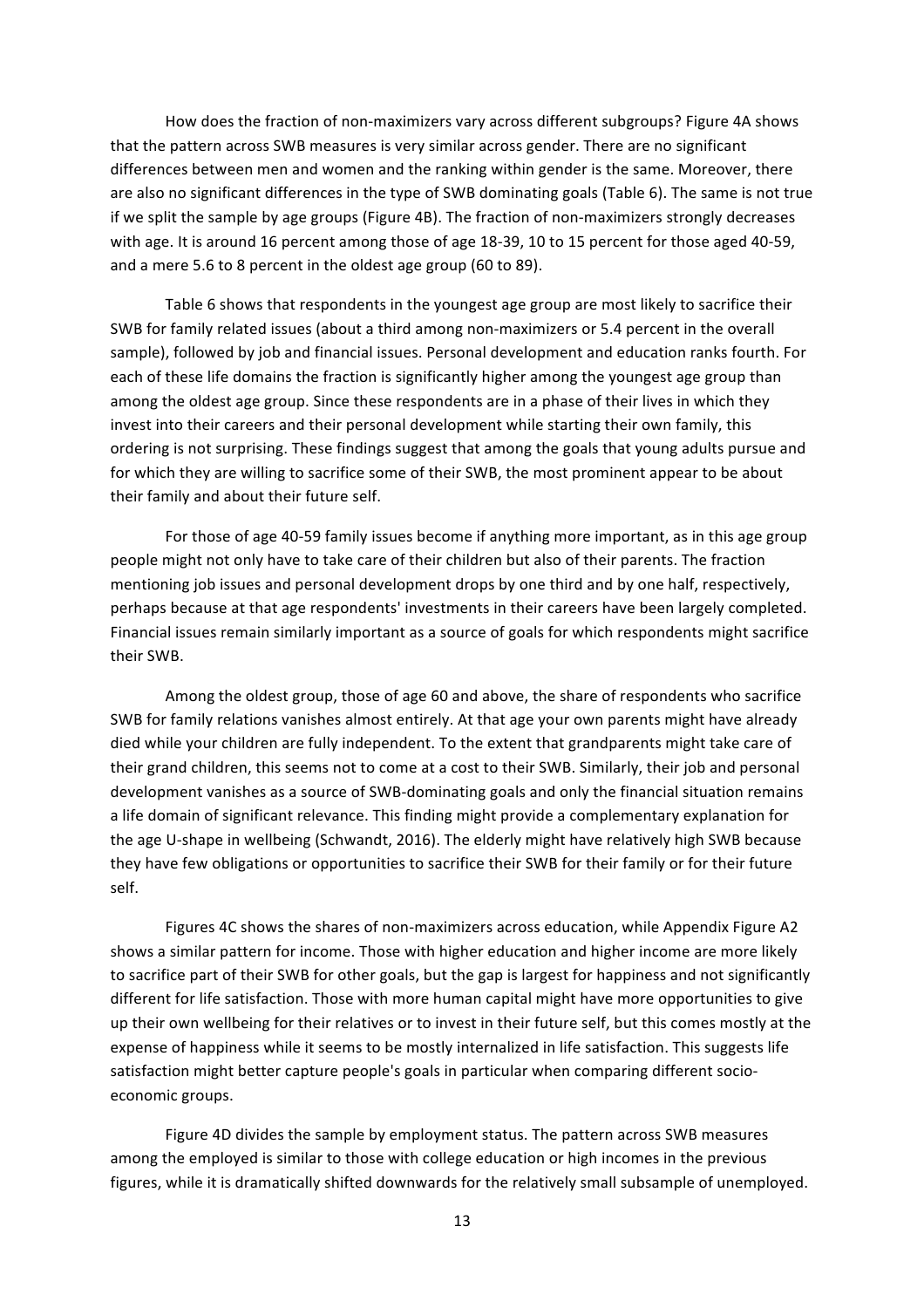In this subgroup on average only about 7.5 percent do not maximize their SWB, an average level that is similarly low as in the oldest age group in Figure 4B. For both the elderly and the unemployed, goals are in accordance with SWB maximization. However, while the elderly do not have the opportunity to sacrifice their SWB for family members or their future self, the unemployed lack the means to accomplish goals that would either increase their own SWB or that of their relatives. Table 7 shows that the fraction of respondents sacrificing their SWB for their family is indeed particularly low among the unemployed and it is the highest among those with high income (in both cases the difference is significant, with  $p<0.01$ ).

The previous figures relative to education, income, and employment suggest that better-off people are in greater proportion non-maximizers. Figure 5 also tests this idea, dividing the sample into maximizers and non-maximizers. It confirms the finding. Non-maximizers have significantly higher SWB levels than maximizers, for each of the three SWB measures. Table 8 shows regressions of the different SWB measures on an indicator for non-maximizing respondents. For all three measures the bivariate relationship is positive and significant. In column (4) we standardize and pool all three measures. The increase in the sample size results in a highly significant coefficient with a tvalue of 5.7. In the last column of Table 8 we include a broad set of socio-economic controls. The pattern across these controls is in line with the existing SWB literature, there is some age U-shape, a strongly positive impact of high incomes and a similarly strong negative impact of unemployment. Importantly, the coefficient on the non-maximizers indicator decreases only slightly and stays highly significant. Even though this result does not preclude the effect of non-maximizing from running through socio-economic factors (the included controls might only be poor proxies for the true underlying drivers – see Pischke and Schwandt 2015) the stability of the coefficient underlines the robustness of the relationship.

One can interpret these last results as meaning that inequalities in SWB are not due to some people reaching a greater level of SWB because they care more about their SWB and pursue it more eagerly. Several possible explanations, which are not mutually exclusive, can be thought of in order to make sense of these results.

A natural reading of the results is that inequalities are not a matter of choice but, instead, are more a matter of constraints, with the disadvantaged people striving to preserve their SWB and the advantaged people making some sacrifices on their SWB because they can afford them and remain at a high level. This interpretation, if valid, implies that the inequalities in observed SWB actually hide greater potential inequalities that would be observed if everyone was strenuously pursuing one's own present SWB.

Another possible interpretation of the phenomenon is that the pursuit of SWB is, beyond a certain point, self-defeating. Sacrificing one's SWB to the service of other people or for long-term goals might actually enhance one's SWB. There is some evidence in the literature of volunteering or making gifts enhancing SWB (e.g. Helliwell et al. 2010, Binder and Freytag 2013), although causality is not proven.

This phenomenon can unfold over time and involve an element of constraint, thereby combining the two interpretations just introduced. Sacrificing one's SWB may be costly in the short run and pay off in the long run. The miserable people cannot make this investment and remain stuck in the misery range. On the contrary, better-off people have been able to afford an investment in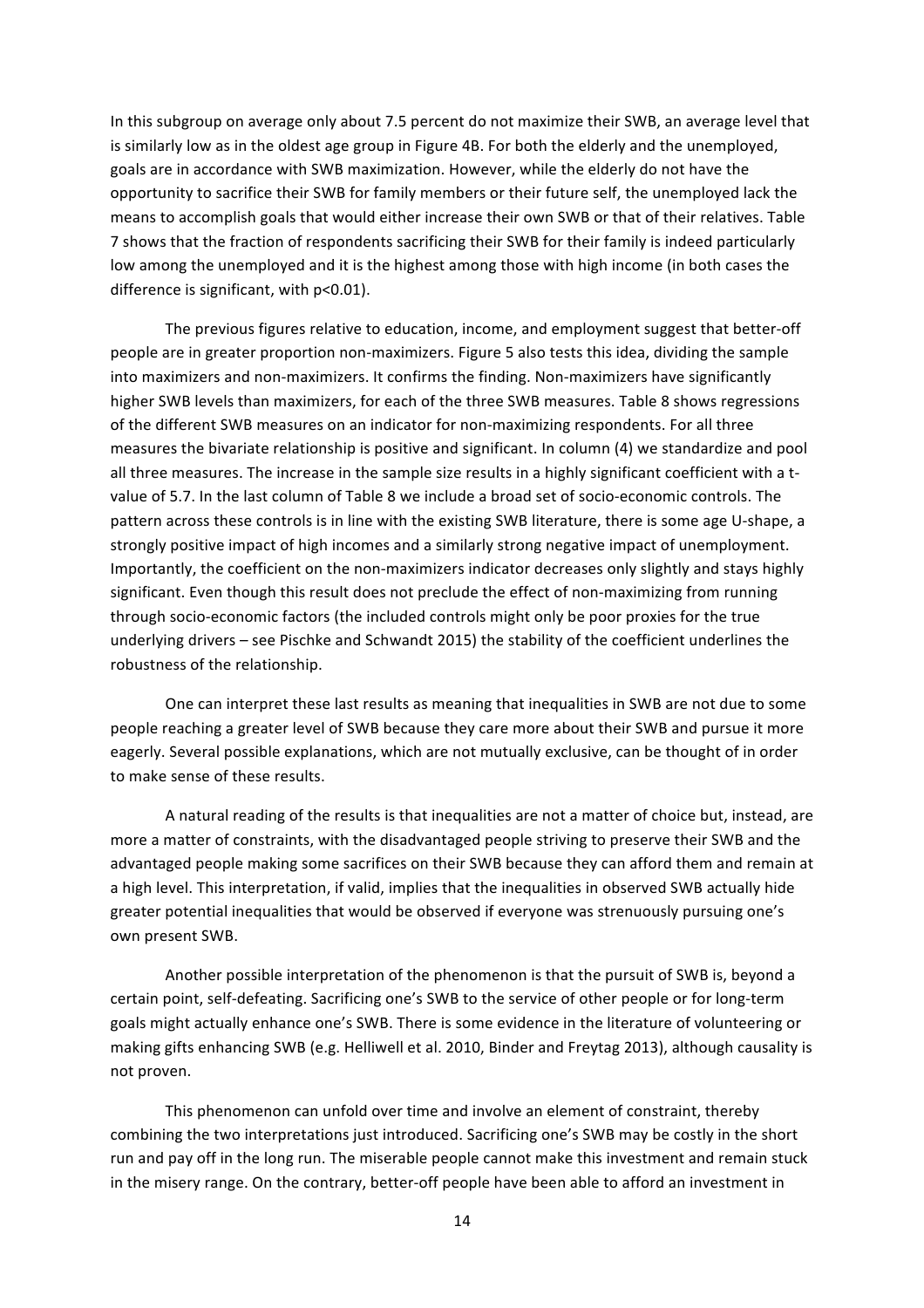others' well-being or in their future selves, and they reap the benefits when we interview them. When answering our questionnaire, they declare that in the short-run they could even do better (but in the long run it might be detrimental).

A third possible explanation of the observed paradox is that personality traits determine both people's sunny disposition, which naturally enhances SWB, and their sociability and openness of mind, which make them think about broader and more farsighted goals than just their own present SWB. This would be congruent with Konow and Early's (2008) experimental results that psychological well-being, viewed as a personality trait, appears to be a primary cause of both happiness and generosity. Our data do not enable us to disentangle the three possible explanations, and it is not obvious to imagine an empirical strategy for doing so, since it is most likely that the three mechanisms operate jointly and to various extents for different respondents.

# **5 Discussion**

Our results can be summarized as follows.

- 1. It is not difficult to make people think of changes that would improve their SWB, but most of these changes are not really feasible. In the end, only about 35-40% of the sample can think of changes that are feasible. This proportion is similar across SWB measures (life satisfaction, ladder, happiness).
- 2. Even less, around 10-13% of the sample, would actually refuse to implement those feasible changes on the grounds that they have other goals in life that conflict with maximizing their SWB. This means that for close to 90% of the respondents, either they (believe they) do maximize their SWB, or they happen to follow goals that put them in a situation in which their SWB appears maximized to them.
- 3. When people invoke other goals, they generally relate either to family and relatives, for which people are willing to sacrifice their personal SWB, or to the future, for which people are willing to invest.
- 4. There are no significant gender differences, but age groups and unemployed people exhibit specific patterns. Young and middle-age respondents have more family responsibilities and future-oriented plans, whereas elderly people seem to have greater leisure to maximize their own SWB –a phenomenon which might contribute to explaining the greater declared SWB of elderly people in many surveys. Unemployed respondents also seem to be more like SWB maximizers, which can perhaps be explained in several ways: a) they may have less opportunities to invest for others or their own future; b) their reduced self-esteem may reduce their ability to look beyond their present personal situation; c) a reverse causation may induce those who strive for their families and their future self to be less vulnerable to unemployment.
- 5. Education and income groups show no significant differences for the satisfaction and ladder answers, but they do differ with respect to happiness, with the more advantaged groups being more willing to sacrifice their happiness to other goals.
- 6. The paradox of non-maximizers having a greater well-being, after controlling for the usual variables, appears robust across SWB measures and can be understood in terms of constraints for the disadvantaged population (with not enough resources to sacrifice SWB for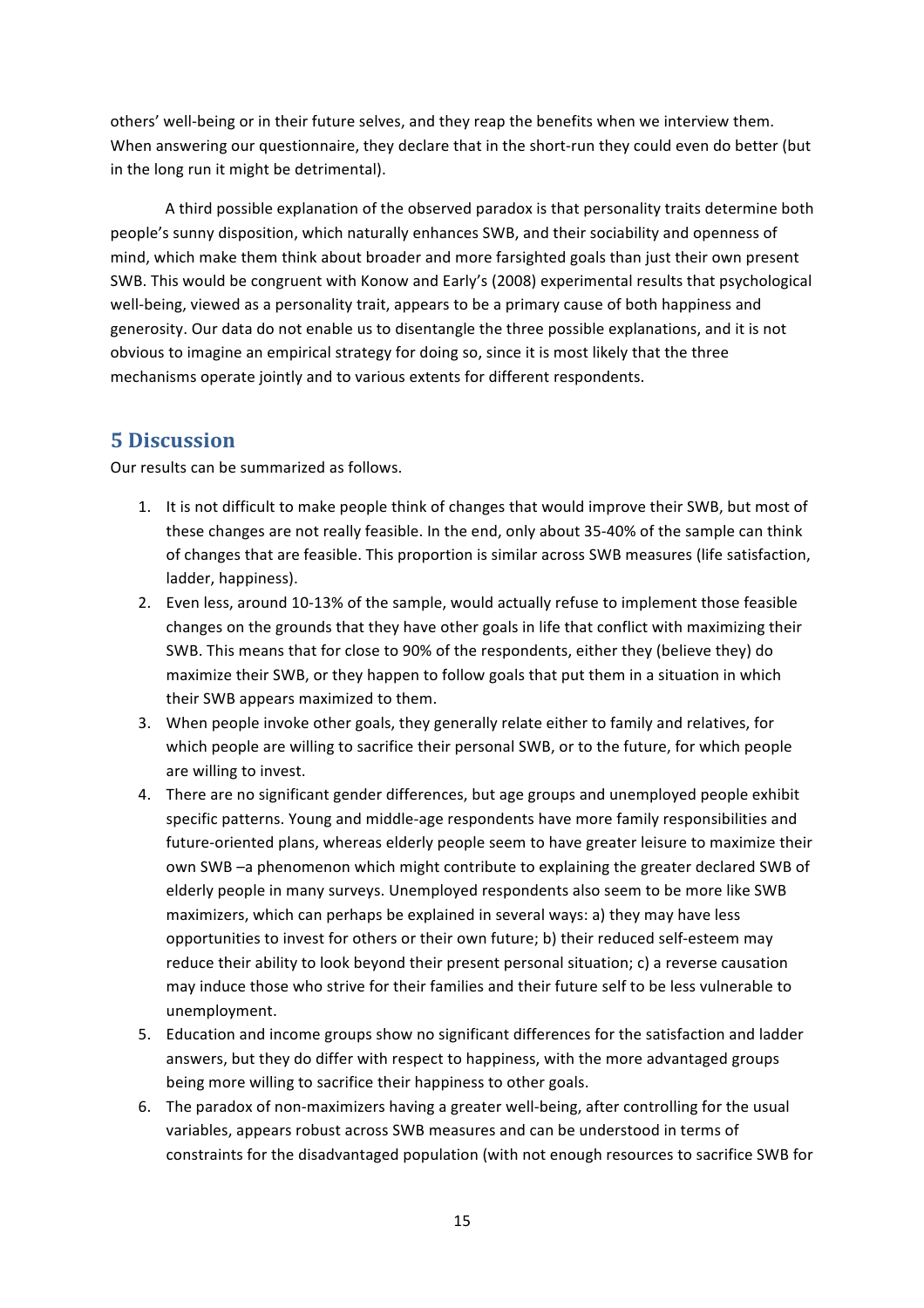the sake of others or one's future self), in terms of self-defeating maximization (short-runlong-run tradeoff), and/or in terms of different personality traits.

Our results, overall, suggest that SWB is indeed maximized by most people in the population, with important exceptions: some of the young and middle-aged sacrifice their SWB for the sake of their family and their own future, and some of the "achievers" sacrifice their emotional well-being. It is noteworthy that, even for the respondents who have other goals than their SWB, these other goals have mostly to do with the well-being of their relatives or their own future well-being. If that is the case, even the non-maximizers in our survey do not undermine the relevance of SWB as a relevant indicator of present, personal well-being.

Our survey suffers from limitations. First, the relatively small size of the sample may have hidden some additional significant differences between socio-demographic groups. Second, the survey strongly relies on people's own perceptions of their situation and the possible changes they could make, and therefore is more about what people believe than about whether they actually maximize their SWB. However, our indirect strategy appears to go deeper than a simple direct question.

For applications to public policy, it is worth emphasizing that the usefulness of SWB questions depends more on whether people believe the SWB question is close to their goals in life than whether they do actually maximize it. Indeed, if people mistakenly pursue lifestyles that actually harm their SWB, the relevance of the SWB measure is not undermined. The challenge is then only to help people figure out what actions and lifestyles are good for their SWB, not to push them toward the actual goal that they mistakenly pursue. To illustrate this point, consider the problem of consumerism. Suppose that people believe that the consumerist lifestyle is good for their SWB, which they want to maximize, whereas it is not. One can reconcile their goals and their actions either by showing them the deleterious SWB consequences of consumerism, or by converting them away from SWB and toward more materialistic consumeristic goals. Obviously, the former appears more respectful of their true goals.

As explained in the beginning of this paper, the fact that life satisfaction questions appear to track present, personal well-being for most respondents (even many of the "non-maximizers") does not imply that the satisfaction responses can be used immediately like "utility" indicators. Especially, interpersonal comparisons may require additional filtering referring to people's objective situation. Even the use of satisfaction data in regressions seeking to estimate the determinants of SWB relies on some degree of interpersonal comparability. Our paper is not meant to solve this issue. Our more limited goal was to test if SWB questions are close to people's goals in life. For satisfaction questions, at least, the results seem reassuring.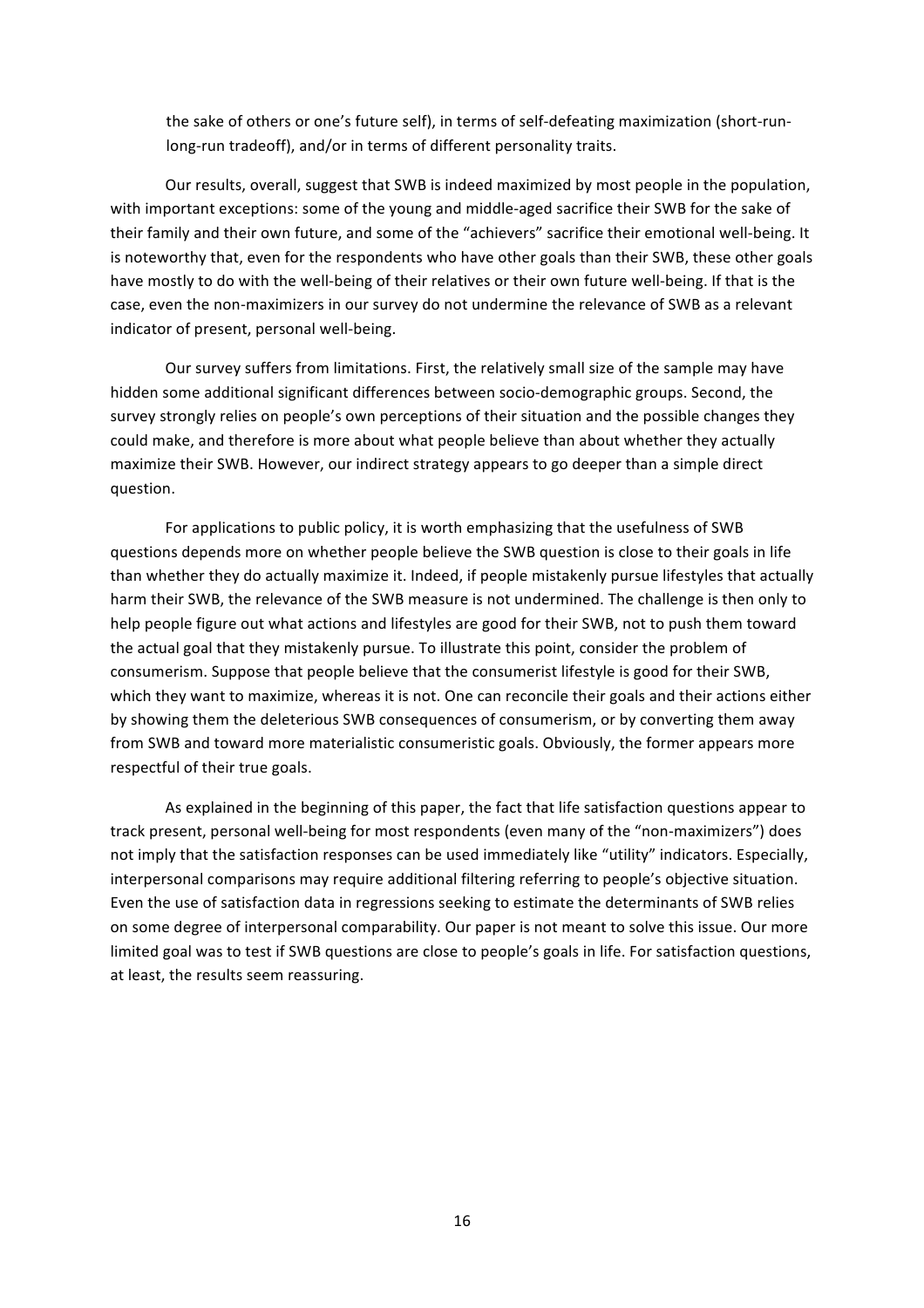## **6%References**

Benjamin D.J., O. Heffetz, M. Kimball, A. Rees-Jones 2012, "What do you think would make you happier? What do you think you would choose?," American *Economic Review* 102(5): 2083-2110.

Benjamin, D.J., O. Heffetz, M.S. Kimball, N. Szembrot 2014, "Beyond Happiness and Satisfaction: Toward Well-Being Indices Based on Stated Preference," American Economic Review 104(9): 2698-2735.

Binder M., A. Freytag 2013, "Volunteering, subjective well-being and public policy," *Journal of Economic Psychology* 34: 97-119.

Clark A.E., P.Frijters, M.A. Shields 2008, "Relative Income, Happiness, and Utility: An Explanation for the Easterlin Paradox and Other Puzzles," Journal of Economic Literature 46: 95-144.

Deaton A. 2010, "Price indexes, inequality, and the measurement of world poverty," American *Economic Review* 100: 5-34.

Decancq K., M. Fleurbaey, E. Schokkaert 2015, "Happiness, equivalent incomes, and respect for individual preferences," Economica 82: 1082-1106.

Dolan P., D. Fujiwara 2016, "Happiness-based policy analysis", in M. Adler and M. Fleurbaey (eds.), *Oxford Handbook of Well-Being and Public Policy, Oxford U. Press.* 

Fleurbaey M., D. Blanchet 2013, *Beyond GDP. Measuring Well-Being and Assessing Sustainability*, New York: Oxford University Press.

Frey S. B., A. Stutzer 2012, "The use of happiness research for public policy," Social Choice and *Welfare* 38: 659-674.

Frijters P. 2000, "Do individuals try to maximize general satisfaction?" Journal of Economic *Psychology* 21: 281-304.

Glaeser, E.L., Gottlieb, J.D. and Ziv, O., 2016. "Unhappy Cities". Journal of Labor Economics, 43(2).

Helliwell J.F., C. Barrington-Leigh, Anthony Harris, Haifang Huang 2010, "International evidence on the social context of well-being," in E. Diener, J.F. Helliwell, D. Kahneman (eds.), *International* Differences in Well-Being, New York: Oxford University Press.

Kahneman D., A.B. Krueger, D. Schkade, N. Schwarz, A.A. Stone 2004, "Toward national well-being accounts," American Economic Review 94: 429-434.

Konow J., J. Early 2008, "The Hedonistic Paradox: Is homo economicus happier?" Journal of Public *Economics* 92: 1-33.

Layard R. 2005, *Happiness. Lessons from a New Science*, London: Allen Lane.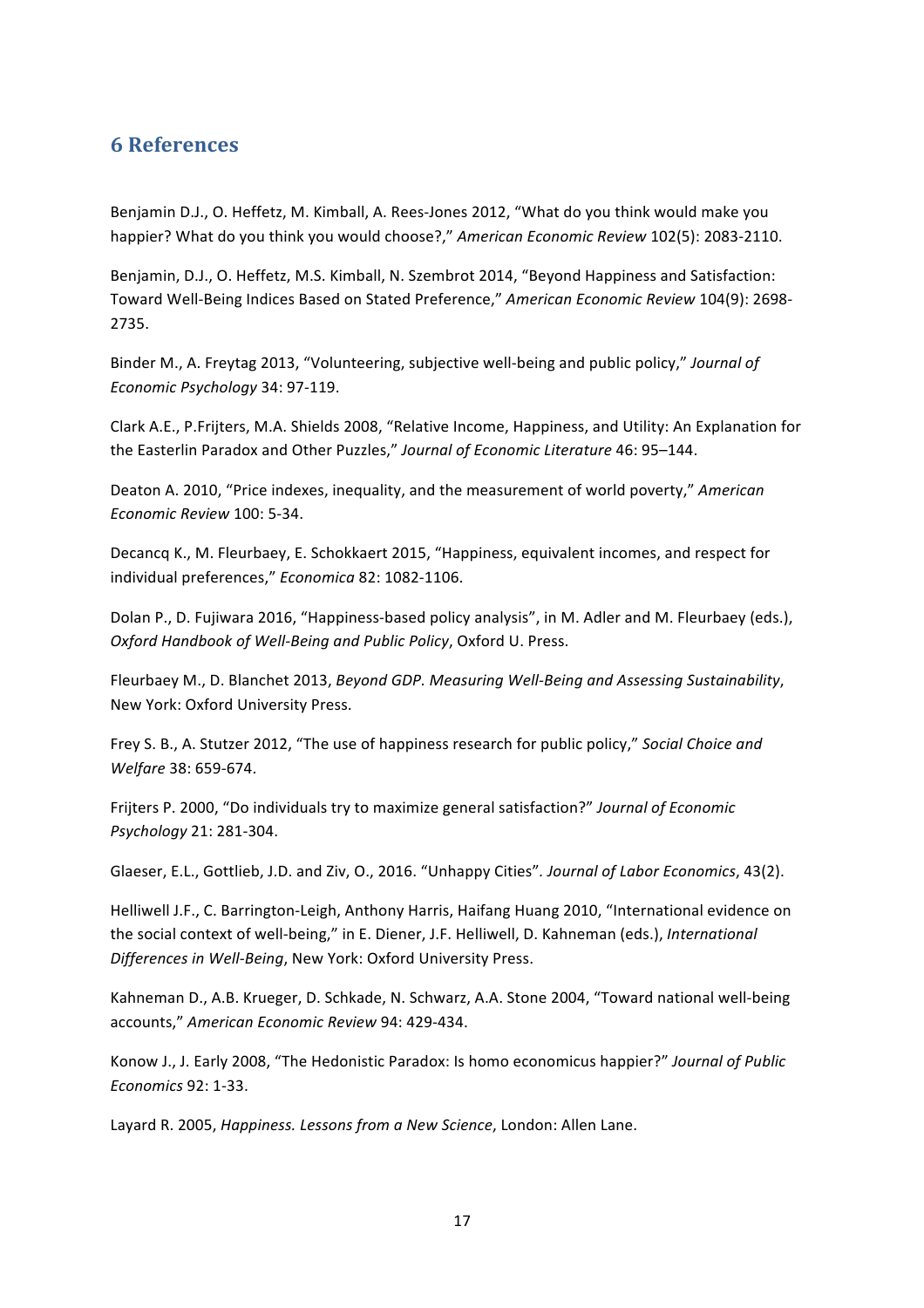Layard R., G. Mayraz, S. Nickell 2008, "The marginal utility of income," *Journal of Public Economics* 92: 1846-1857.

Mauss I.B., M. Tamir, C.L. Anderson, N.S. Savino 2011, "Can seeking happiness make people unhappy? Paradoxical effects of valuing happiness," *Emotion* 11(4): 807–815.

Nussbaum M.C. 2008, "Who is the happy warrior? Philosophy poses questions to psychology," Journal of Legal Studies 37: S81-S113.

Oswald, A. J., S. Wu 2010, "Objective confirmation of subjective measures of human well-being: Evidence from the USA," Science, 327(5965), 576-579.

Perez-Truglia, R., 2015. A Samuelsonian validation test for happiness data. *Journal of Economic Psychology*, 49, pp.74-83.

Rayo L., G.S. Becker 2007, "Evolutionary efficiency and happiness," *Journal of Political Economy* 115: 302-337.

Schooler J., D. Ariely, G. Loewenstein 2003, "The pursuit and assessment of happiness can be selfdefeating," in I. Brocas and J. Carrillo (eds.), *Psychology and Economics*, Vol 1, pp. 41-70. Oxford, GB: Oxford University Press.

Schwandt, H. 2016, "Unmet Aspirations as an Explanation for the Age U-shape in Wellbeing," Journal of Economic Behavior and Organization, Vol. 122, pp. 75-87.

Stiglitz J., Sen, A., J.P. Fitoussi 2009, Report by the Commission on the Measurement of Economic *Performance and Social Progress*, www.stiglitz-sen-fitoussi.fr.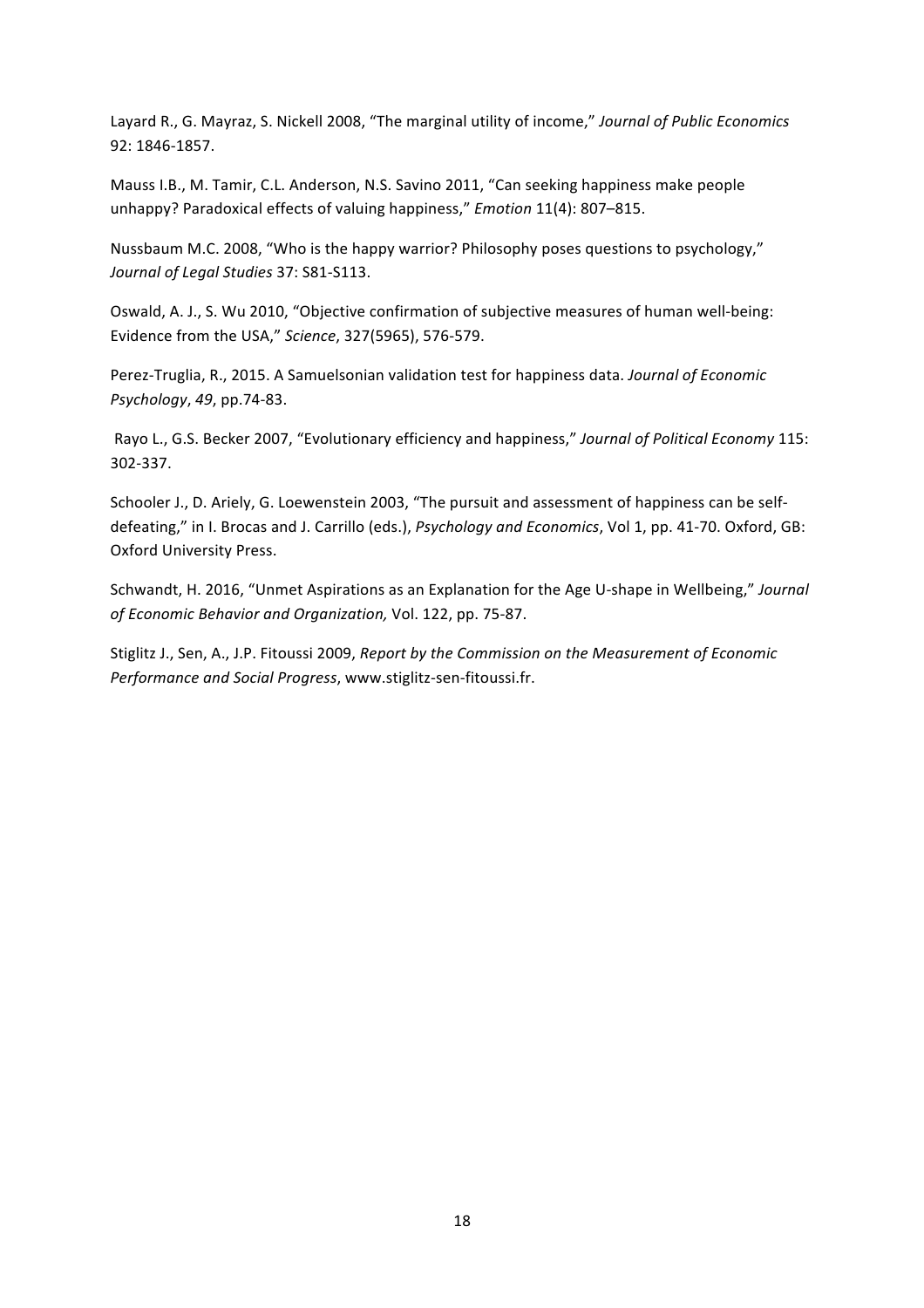# **Tables and Figures**



Figure 1: Fraction of respondents who can think of changes to improve SWB.

Notes: N[Life satisfaction]=893; N[Ladder]=875; N[Happiness]=864. 90% confidence intervals are displayed.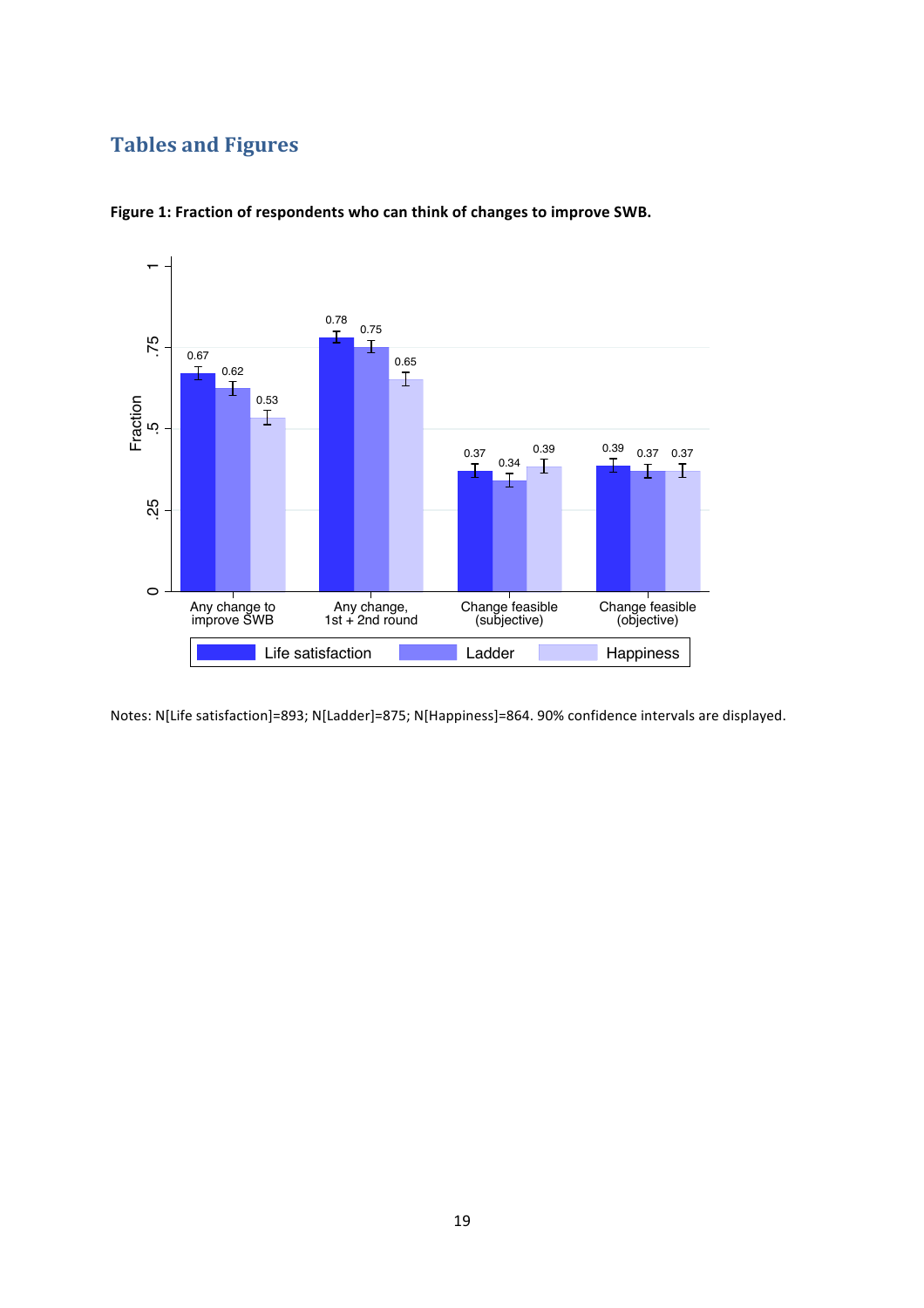Figure 2: Fraction of respondents with any SWB-improving changes, with possible changes and with other goals that are more important than SWB.



Notes: N[Life satisfaction]=893; N[Ladder]=875; N[Happiness]=864. The first two groups of bar graphs replicate groups 2 and 4 from the previous graph. 90% confidence intervals are displayed. (\*) fractions are significantly different with p<.1.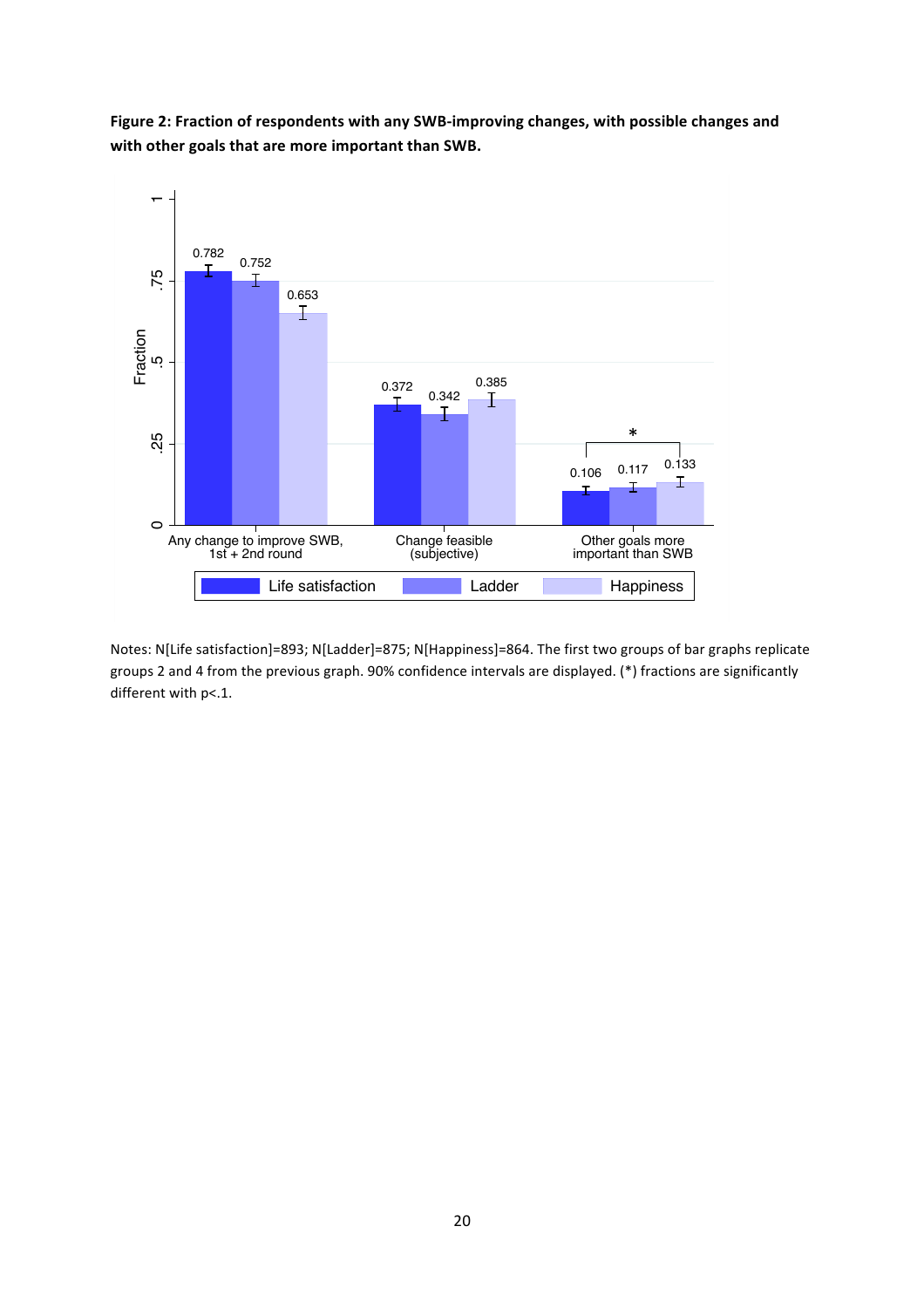Figure 3: Fraction of non-maximizers, alternative coding of changes which opposing feasibility in the subjective and the objective feasibility assessment.



Notes: N[Life satisfaction]=893; N[Ladder]=875; N[Happiness]=864. There are 48 cases in which respondents state a change is easy even though it appears difficult / impossible to implement in the open-ended questions ( and hence rather reflecting a constraint). In the baseline specification these cases are included as possible changes and hence included in "other goals more important" if that is stated. In the second specification "Recoding constraints" we recode these cases as a constraint so that they cannot be counted as a possible change which is dominated by "other goals". In the third specification we exclude these ambiguous cases. Since we want to test whether people maximize their SWB we choose as baseline the specification which results in the highest fraction of SWB non-maximizers. 90% confidence intervals are displayed. (\*) fractions are significantly different with p<.1.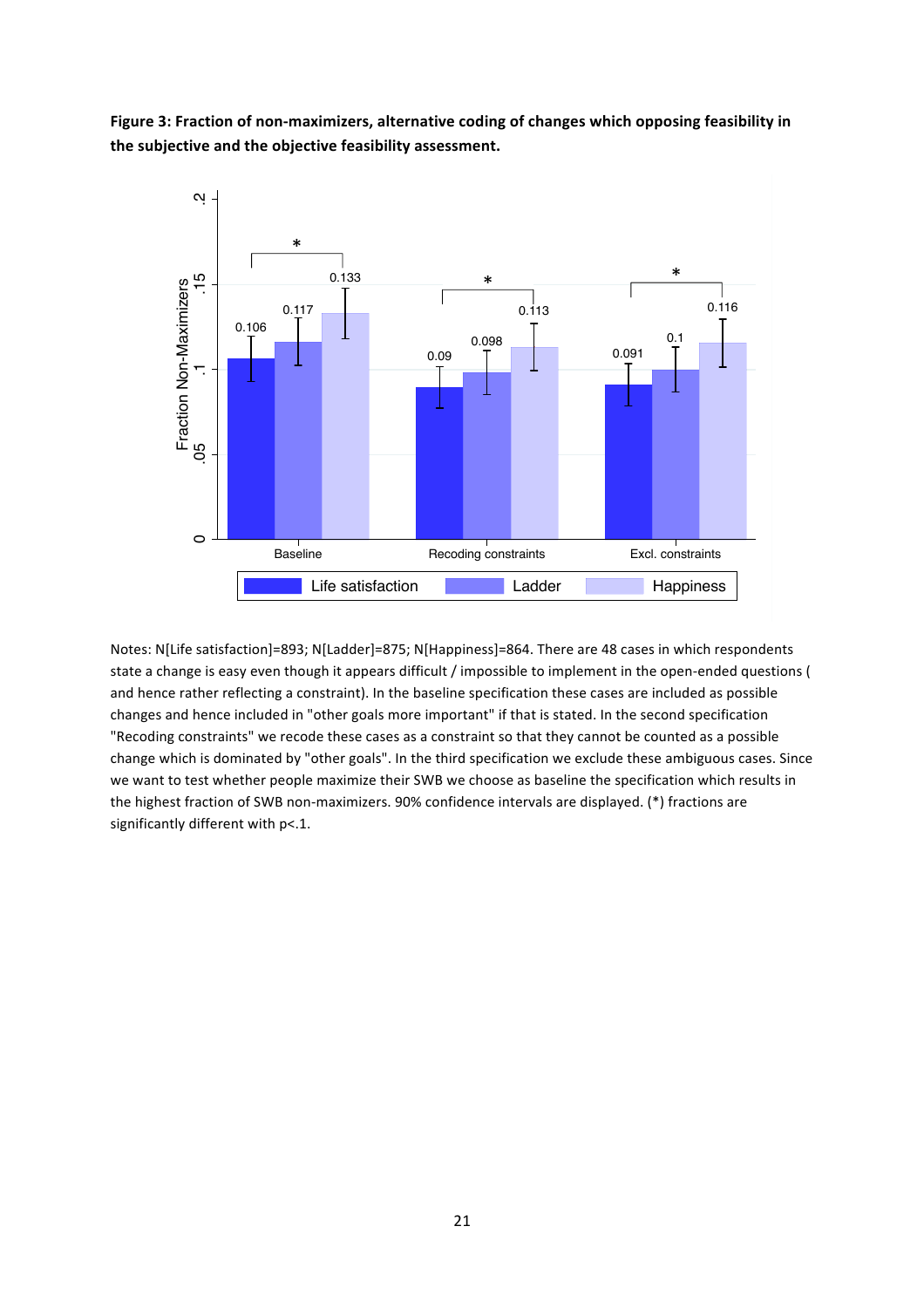



Notes: (A): N[female]=1,432; N[male]=1,036.

(B): N[age 18-39]=818; N[40-59]=1,000; N[60-89]=814.

(C): N[HS or less]=1,356 ; N[College+]=1,143. Respondents below age 25 are excluded.

(D): N[not employed]=400; N[employed]=1,266. Retired respondents and those above age 64 are excluded.

 $(***)$  p<0.01.,  $(**)$  p<0.05. 90% confidence intervals are displayed.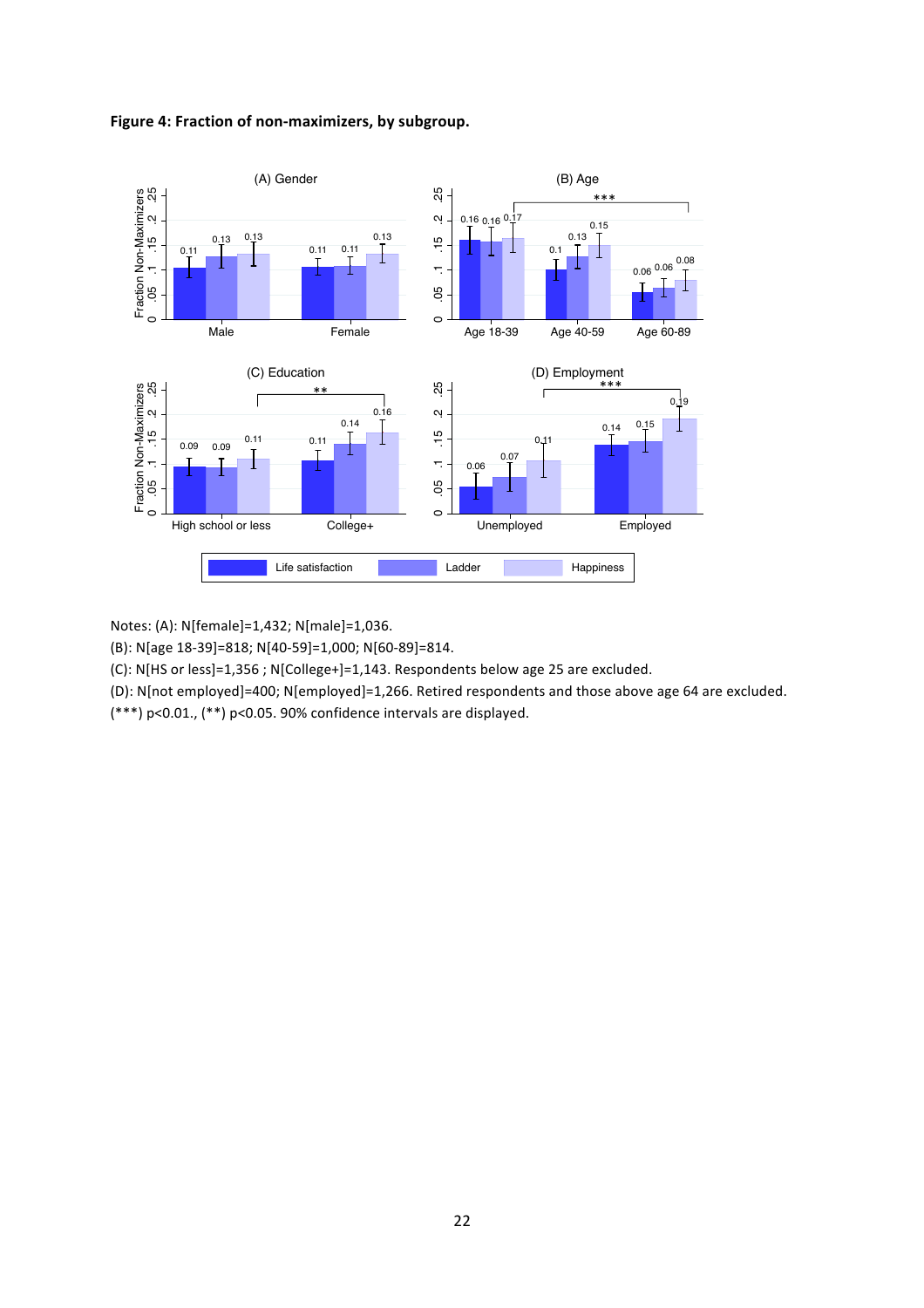

## Figure 5: Average subjective wellbeing (SWB) of SWB maximizers and non-maximizers, across 3 **SWB'measures.**

Notes: Maximizers are respondents who cannot think of possible changes in their lives that would increase their subjective wellbeing (SWB). Non-maximizers are respondents who state that there are possible changes that would enhance their SWB but they refrain from making these changes because "other goals are more important". Bars indicate 95% confidence intervals. Life satisfaction and the Ladder are reported on a scale from 0 to 10, while Happiness is reported on a scale from 0 to 4.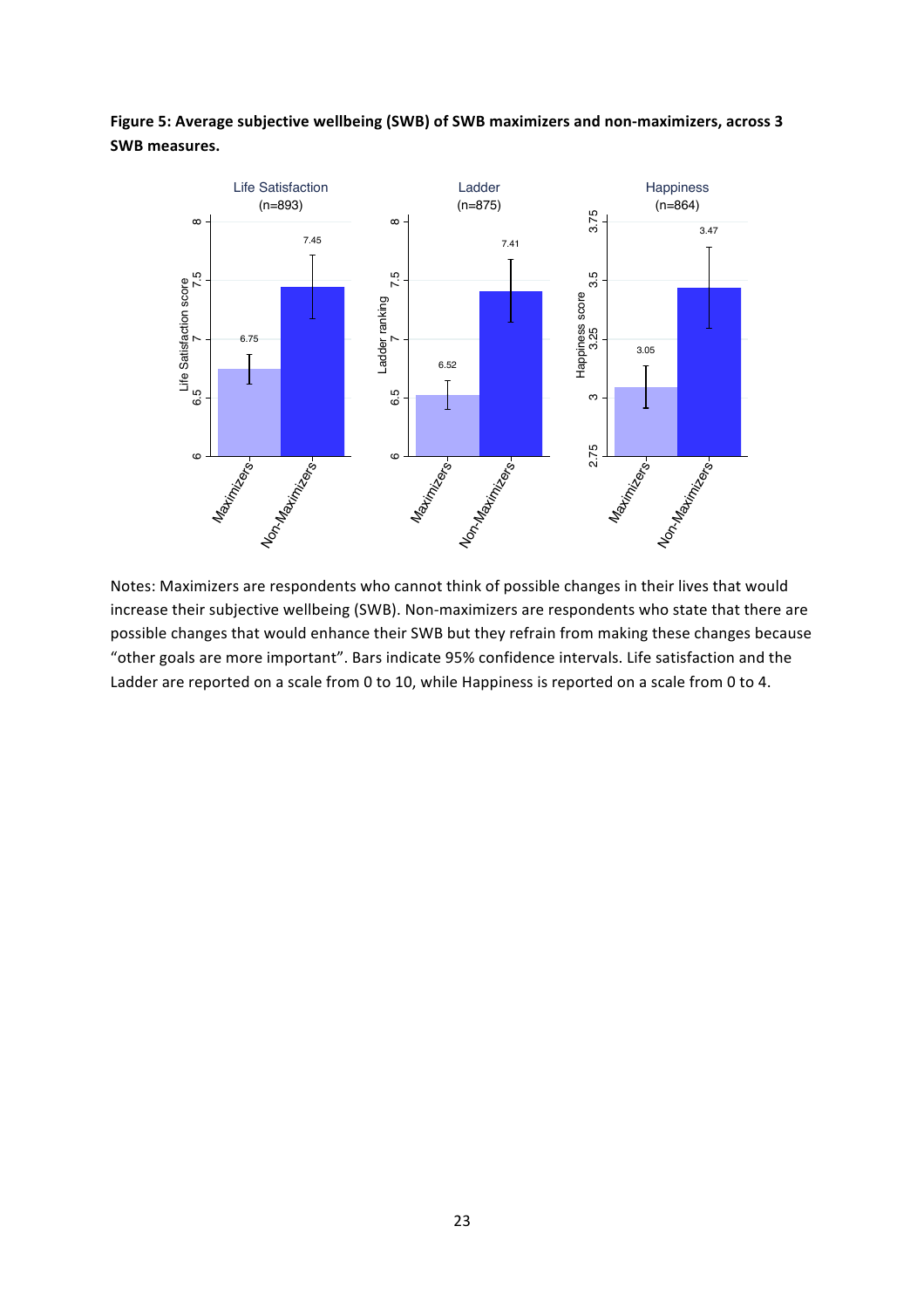#### Table 1: Means of demographic variables, SWB survey vs. CPS 2014.

|                   | <b>SWB Survey</b> | <b>Current Population Survey</b> |
|-------------------|-------------------|----------------------------------|
|                   | May 2014          | March 2014                       |
| Sample: Age 18+   | (1)               | (2)                              |
| Age (mean)        | 48.0              | 46.8                             |
| Age (std. dev.)   | 15.4              | 17.9                             |
| Male, $%$         | 39.4              | 48.4                             |
| White, %          | 76.1              | 79.1                             |
| College degree, % | 44.5              | 38.6                             |
| Employed, %       | 48.1              | 60.2                             |
| Unemployed, %     | 9.0               | 4.3                              |
| Retired, %        | 18.9              | 15.7                             |
| N                 | 2,632             | 100,633                          |

#### Table 2: Descriptive statistics of SWB measures.

| SWB measure                | N   | Mean  | Std. Dev. |
|----------------------------|-----|-------|-----------|
| Life Satisfaction $(0-10)$ | 893 | 6.820 | 2.128     |
| Life Ladder $(0-10)$       | 875 | 6.627 | 2.011     |
| Happiness $(0-4)$          | 864 | 3 102 | 1453      |

Notes: Happiness is the sum of positive answers to four questions about emotions experienced in the previous week. The happiness score refers to the sum of affirmative answers to the positive emotions and negating answers to negative emotions. See Section 3 for further details on the different SWB measures.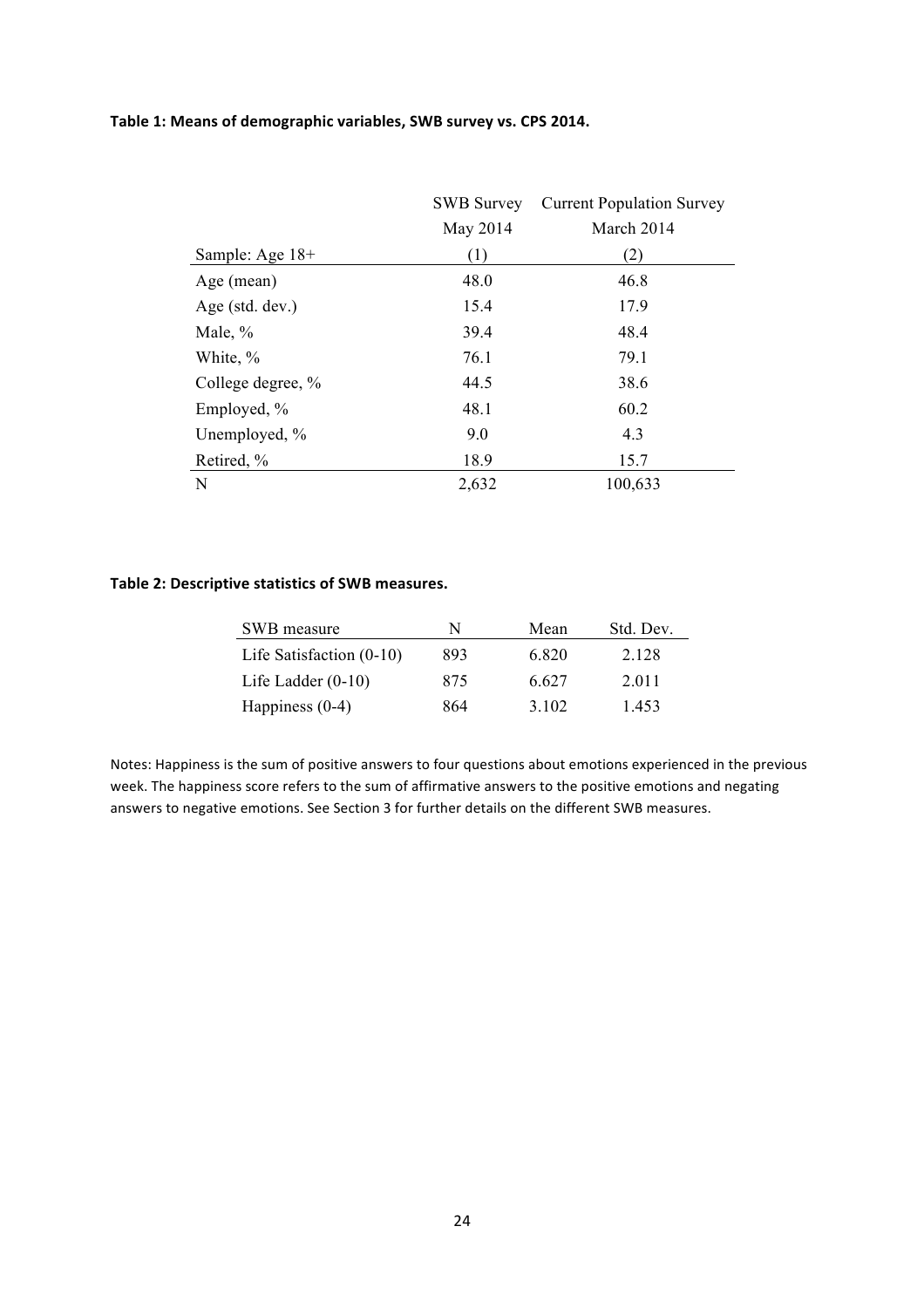#### Table 3: Categorization of possible SWB-enhancing changes.

Feasible changes to improve

|     | SWB are related to                 | Percent | SE(Mean) |
|-----|------------------------------------|---------|----------|
| 1.  | Health issues                      | 38.95   | 1.55     |
| 2.  | Family and partner                 | 27.95   | 1.43     |
| 3.  | Job                                | 26.84   | 1.41     |
| 4.  | Personal development and education | 20.18   | 1.28     |
| 5.  | Financial situation                | 18.77   | 1.24     |
| 6.  | Leisure and hobbies                | 14.43   | 1.12     |
| 7.  | Friends                            | 10.09   | 0.96     |
| 8.  | Religion                           | 6.46    | 0.78     |
| 9.  | Consumption (incl. home)           | 6.26    | 0.77     |
| 10. | Politics, activism, volunteering   | 5.75    | 0.74     |
| 11. | Location/neighborhood related      | 4.54    | 0.66     |
| 12. | Morality                           | 0.00    | 0.00     |

Notes: The sample consists of respondents who can think of changes that are possible to implement and that would increase their SWB (N=964). Shares sum up to more than 100 percent as respondents may report more than one possible change and a given change may fall into more than one category. SE(Mean) is the standard error of the mean.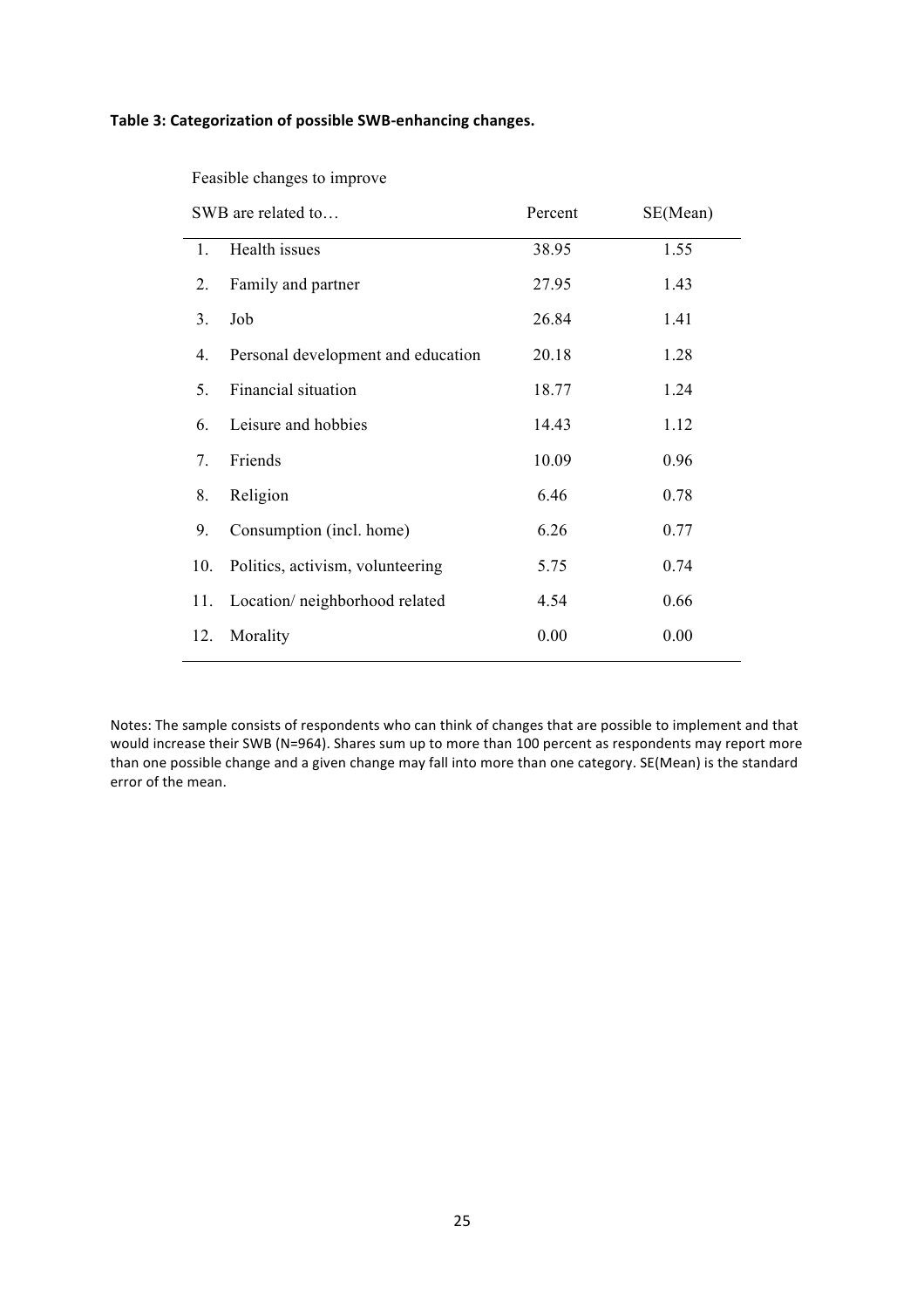## Table 4: Reasons why feasible SWB-enhancing changes not yet implemented.

| SWB-enhancing change is feasible                                      | 36.63 |
|-----------------------------------------------------------------------|-------|
| Reason why possible change not (yet) made, in percent                 |       |
| (1) Other goals are more important                                    | 11.85 |
| (2) I wanted to but until recently I could not (incl. 'I don't know') | 24.77 |
| <u>Subcategories of (2):</u>                                          |       |
| I didn't have the money                                               | 5.85  |
| I didn't have the time                                                | 4.41  |
| I just couldn't stick to it                                           | 3.91  |
| I haven't cared enough about it                                       | 2.36  |
| I had not thought about it                                            | 1.37  |
| I wasn't allowed to                                                   | 0.91  |
| It was against moral / religious / social norms                       | 0.23  |
| I don't know                                                          | 9.50  |

Notes: The subcategories of (2) sum up to more than 21.35 percent as respondents may report more than one than one subcategory.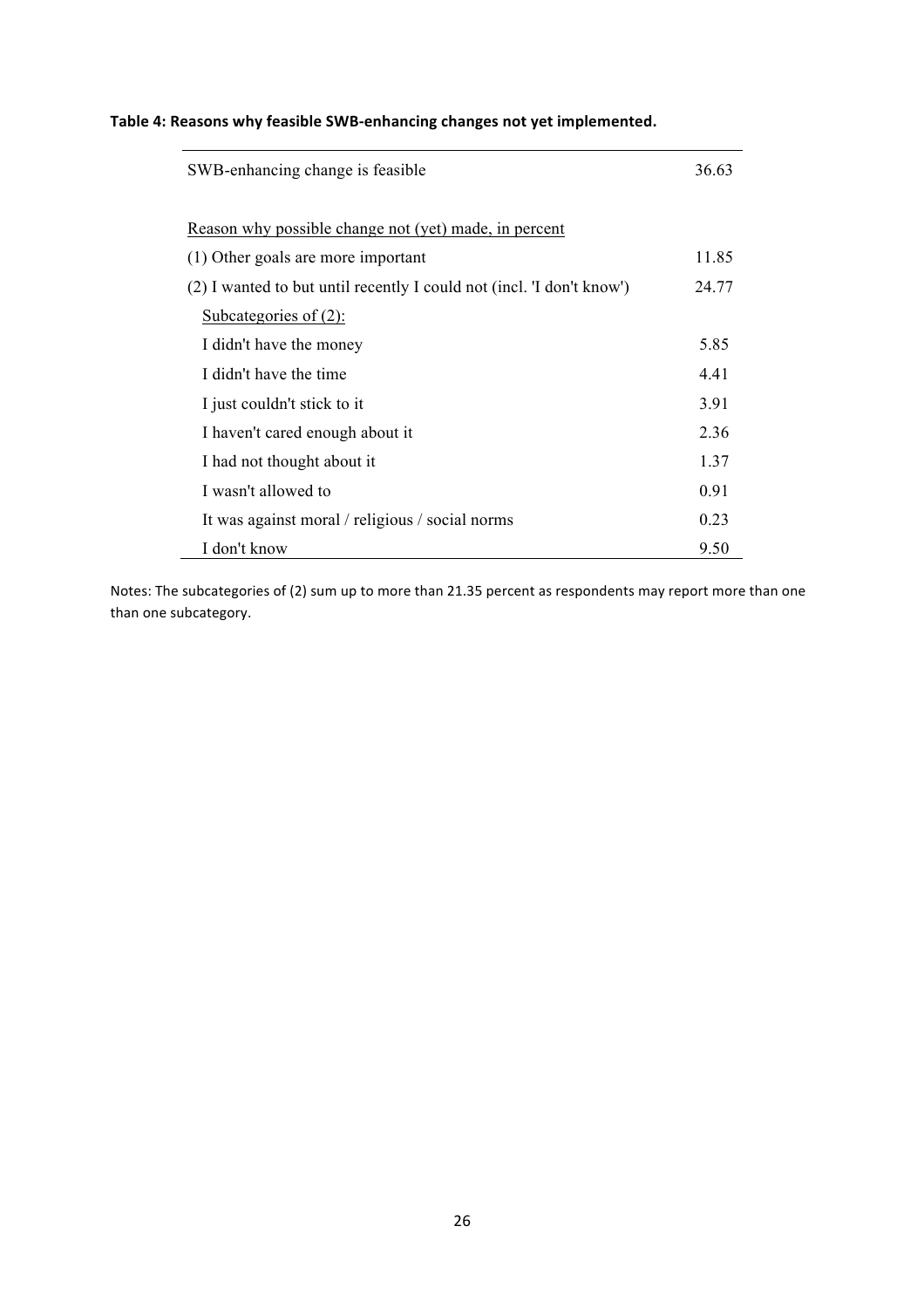#### Table 5: Categorization of goals that dominate feasible SWB-enhancing changes.

Goals that dominate possible

|                                | SWB-enhancing changes relate to    | Mean  | SE(Mean) |  |  |  |  |
|--------------------------------|------------------------------------|-------|----------|--|--|--|--|
| [as percent of non-maximizers] |                                    |       |          |  |  |  |  |
| 1.                             | Family and partner                 | 37.12 | 2.98     |  |  |  |  |
| $\overline{2}$ .               | Job                                | 19.32 | 2.43     |  |  |  |  |
| 3.                             | Financial situation                | 18.56 | 2.40     |  |  |  |  |
| 4.                             | Personal development and education | 9.09  | 1.77     |  |  |  |  |
| 5.                             | Health issues                      | 7.20  | 1.59     |  |  |  |  |
| 6.                             | Consumption (incl. home)           | 3.79  | 1.18     |  |  |  |  |
| 7.                             | Friends                            | 3.41  | 1.12     |  |  |  |  |
| 8.                             | Religion                           | 1.52  | 0.75     |  |  |  |  |
| 9.                             | Location/neighborhood related      | 1.14  | 0.65     |  |  |  |  |
| 10.                            | Leisure and hobbies                | 1.14  | 0.65     |  |  |  |  |
| 11.                            | Morality                           | 0.76  | 0.53     |  |  |  |  |
| 12.                            | Politics, activism, volunteering   | 0.76  | 0.53     |  |  |  |  |

Notes: The sample consists of respondents who report that SWB-enhancing changes are not implemented because "other goals are more important" and for whom these other goals can be categorized unambiguously (N=234). Shares sum up to more than 100 percent as respondents may report more than one goal.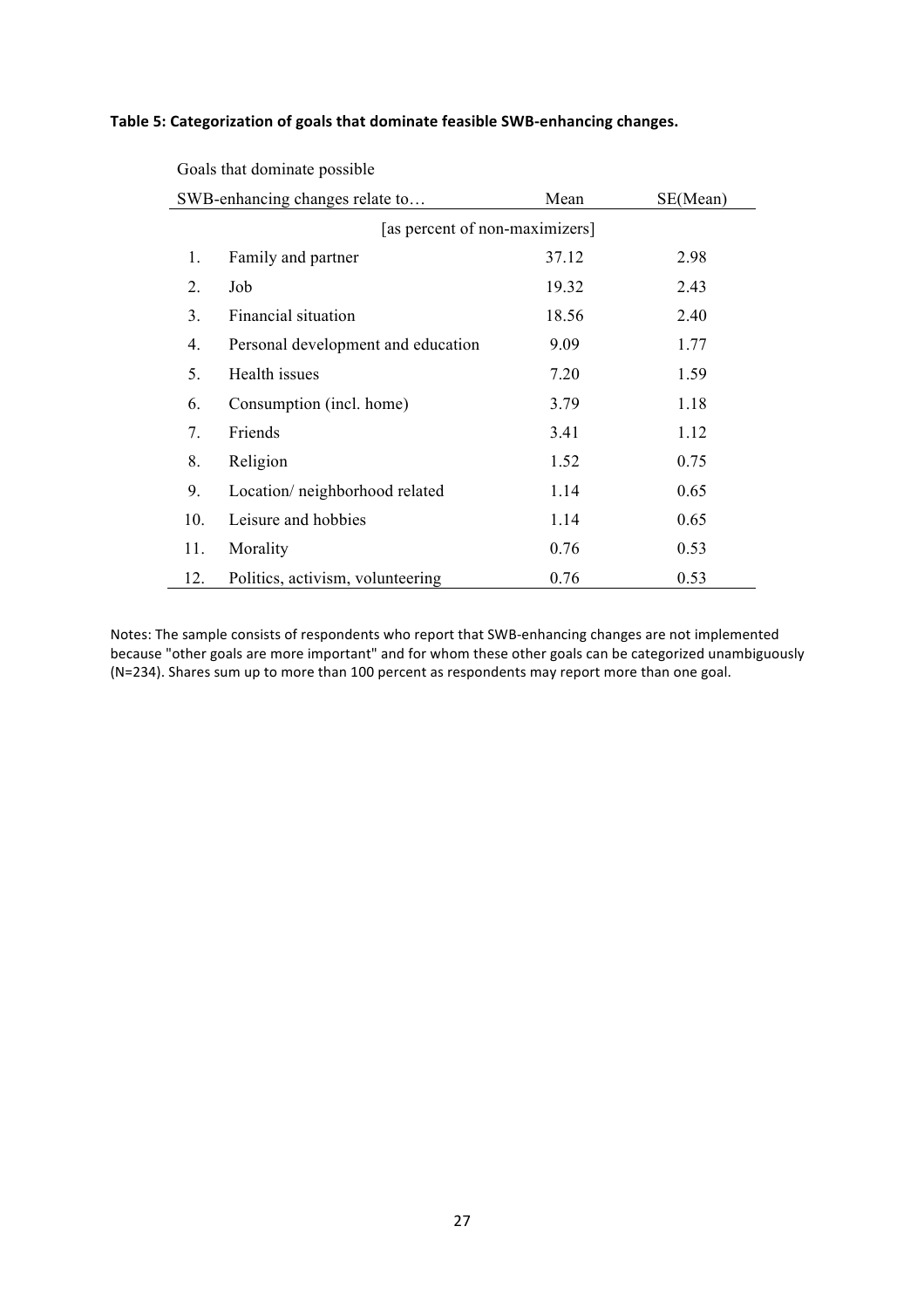## Table 6: Categorization of goals that dominate feasible SWB-enhancing changes, by gender and age group.

|                              |                                    | Gender                                              |       |           | Age group |           |  |  |  |  |
|------------------------------|------------------------------------|-----------------------------------------------------|-------|-----------|-----------|-----------|--|--|--|--|
| Goals that dominate possible |                                    | Female                                              | Male  | Age 18-39 | Age 40-59 | Age 60-89 |  |  |  |  |
|                              | SWB-enhancing changes relate to    | (1)                                                 | (2)   | (3)       | (4)       | (5)       |  |  |  |  |
|                              |                                    | [in percent of all respondents in respective group] |       |           |           |           |  |  |  |  |
| 1.                           | Family and partner                 | 4.51                                                | 3.67  | 5.38      | 5.80      | 0.98      |  |  |  |  |
| 2.                           | Job                                | 1.75                                                | 2.51  | 3.30      | 2.00      | 0.86      |  |  |  |  |
| 3.                           | Financial situation                | 2.13                                                | 1.83  | 2.44      | 2.30      | 1.23      |  |  |  |  |
| 4.                           | Personal development and education | 1.19                                                | 0.87  | 1.96      | 0.90      | 0.37      |  |  |  |  |
| 5.                           | Health issues                      | 0.81                                                | 0.77  | 0.73      | 0.80      | 0.86      |  |  |  |  |
| 6.                           | Consumption (incl. home)           | 0.44                                                | 0.29  | 0.49      | 0.50      | 0.12      |  |  |  |  |
| 7.                           | Friends                            | 0.25                                                | 0.48  | 0.49      | 0.40      | 0.12      |  |  |  |  |
| 8.                           | Religion                           | 0.06                                                | 0.29  | 0.12      | 0.10      | 0.25      |  |  |  |  |
| 9.                           | Location/neighborhood related      | 0.19                                                | 0.10  | 0.24      | 0.10      | 0.12      |  |  |  |  |
| 10.                          | Leisure and hobbies                | 0.13                                                | 0.10  | 0.12      | 0.00      | 0.25      |  |  |  |  |
| 11.                          | Morality                           | 0.00                                                | 0.19  | 0.12      | 0.00      | 0.12      |  |  |  |  |
| 12.                          | Politics, activism, volunteering   | 0.06                                                | 0.10  | 0.12      | 0.10      | 0.00      |  |  |  |  |
|                              | $\mathbf N$                        | 1,596                                               | 1,036 | 818       | 1000      | 814       |  |  |  |  |

Notes: The sample consists of all respondents.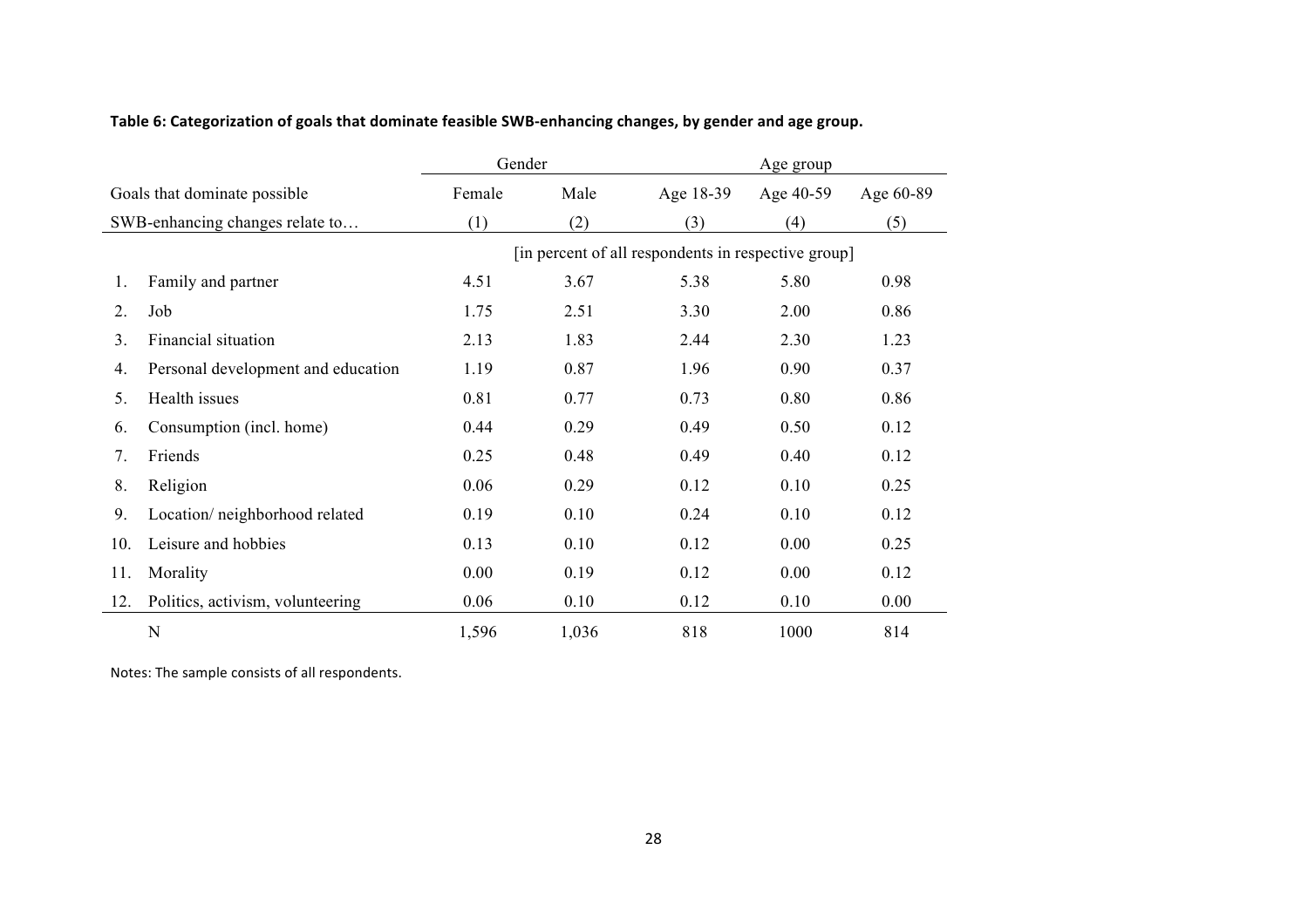|     |                                    | Education                                           |             |              | Income             | Employment |          |  |  |  |
|-----|------------------------------------|-----------------------------------------------------|-------------|--------------|--------------------|------------|----------|--|--|--|
|     | Goals that dominate possible       | HS or less                                          | $Collect +$ | $<$ \$75 $k$ | $>=\frac{$75k}{ }$ | Unemployed | Employed |  |  |  |
|     | SWB-enhancing changes relate to    | (1)                                                 | (2)         | (3)          | (4)                | (5)        | (6)      |  |  |  |
|     |                                    | [in percent of all respondents in respective group] |             |              |                    |            |          |  |  |  |
| 1.  | Family and partner                 | 4.20                                                | 4.46        | 3.84         | 7.22               | 1.00       | 5.92     |  |  |  |
| 2.  | Job                                | 1.33                                                | 2.80        | 2.05         | 3.46               | 0.50       | 3.71     |  |  |  |
| 3.  | Financial situation                | 1.33                                                | 2.80        | 1.79         | 2.89               | 0.25       | 3.16     |  |  |  |
| 4.  | Personal development and education | 0.66                                                | 0.96        | 0.77         | 1.92               | 0.75       | 1.66     |  |  |  |
| 5.  | Health issues                      | 0.66                                                | 1.05        | 0.90         | 0.77               | 1.00       | 0.71     |  |  |  |
| 6.  | Consumption (incl. home)           | 0.22                                                | 0.52        | 0.38         | 0.58               | 0.50       | 0.32     |  |  |  |
| 7.  | Friends                            | 0.29                                                | 0.35        | 0.64         | 0.29               | 0.00       | 0.71     |  |  |  |
| 8.  | Religion                           | 0.07                                                | 0.26        | 0.13         | 0.10               | 0.00       | 0.16     |  |  |  |
| 9.  | Location/neighborhood related      | 0.22                                                | 0.09        | 0.26         | 0.10               | 0.00       | 0.24     |  |  |  |
| 10. | Leisure and hobbies                | 0.07                                                | 0.17        | 0.13         | 0.10               | 0.25       | 0.08     |  |  |  |
| 11. | Morality                           | 0.07                                                | 0.09        | 0.00         | 0.10               | 0.00       | 0.08     |  |  |  |
| 12. | Politics, activism, volunteering   | 0.07                                                | 0.09        | 0.13         | 0.10               | 0.00       | 0.08     |  |  |  |
|     | N                                  | 1,356                                               | 1,143       | 781          | 1,039              | 400        | 1,266    |  |  |  |

#### Table 7: Categorization of goals that dominate feasible SWB-enhancing changes, by education, income, and employment.

Notes: The sample consists of all respondents. Further, respondents below age 25 are excluded in column (1) and (2), while retired respondents as well as those above age 64 are excluded in columns (3) and (6).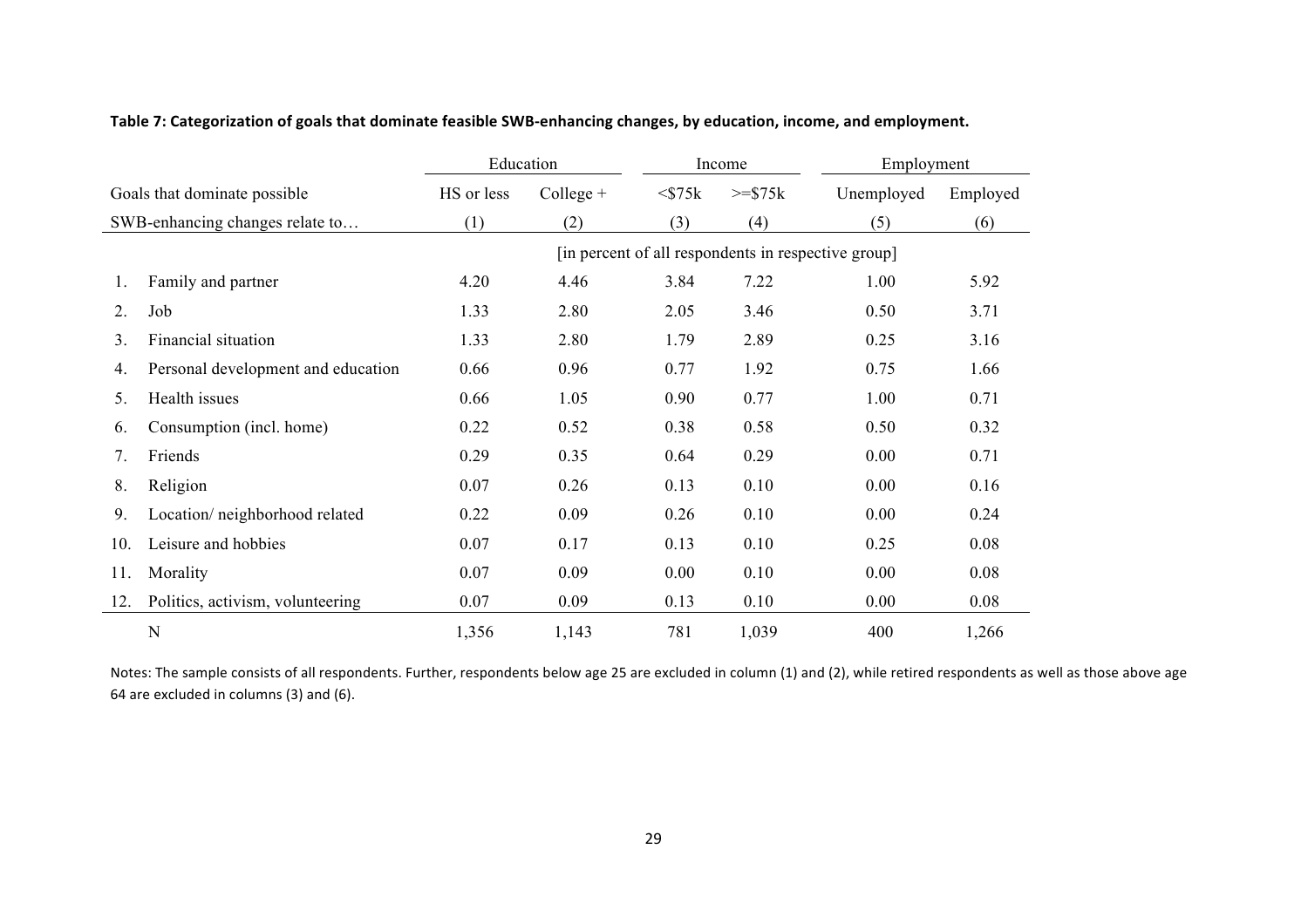|                     | Subjective wellbeing (SWB) measure   |                           |                             |           |                                             |  |  |  |  |  |  |  |
|---------------------|--------------------------------------|---------------------------|-----------------------------|-----------|---------------------------------------------|--|--|--|--|--|--|--|
| Dependent variable: | Life satisfaction<br>$(scale: 0-10)$ | Ladder<br>$(scale: 0-10)$ | Happiness<br>$(scale: 0-4)$ |           | Three SWB measures<br>pooled (standardized) |  |  |  |  |  |  |  |
| SWB level           | (1)                                  | (2)                       | (3)                         | (4)       | (5)                                         |  |  |  |  |  |  |  |
|                     |                                      |                           |                             |           |                                             |  |  |  |  |  |  |  |
| Other goals are     | $0.67***$                            | $0.83***$                 | $0.40**$                    | $0.18***$ | $0.16***$                                   |  |  |  |  |  |  |  |
| more important      | (0.20)                               | (0.20)                    | (0.13)                      | (0.032)   | (0.031)                                     |  |  |  |  |  |  |  |
| Age 40-59           |                                      |                           |                             |           | $-0.017$                                    |  |  |  |  |  |  |  |
|                     |                                      |                           |                             |           | (0.027)                                     |  |  |  |  |  |  |  |
| Age 60-89           |                                      |                           |                             |           | $0.078*$                                    |  |  |  |  |  |  |  |
|                     |                                      |                           |                             |           | (0.037)                                     |  |  |  |  |  |  |  |
| Male                |                                      |                           |                             |           | $-0.036$                                    |  |  |  |  |  |  |  |
|                     |                                      |                           |                             |           | (0.024)                                     |  |  |  |  |  |  |  |
| College degree      |                                      |                           |                             |           | $0.067**$                                   |  |  |  |  |  |  |  |
|                     |                                      |                           |                             |           | (0.023)                                     |  |  |  |  |  |  |  |
| Employed            |                                      |                           |                             |           | 0.048                                       |  |  |  |  |  |  |  |
|                     |                                      |                           |                             |           | (0.034)                                     |  |  |  |  |  |  |  |
| Unemployed          |                                      |                           |                             |           | $-0.23***$                                  |  |  |  |  |  |  |  |
|                     |                                      |                           |                             |           | (0.052)                                     |  |  |  |  |  |  |  |
| Retired             |                                      |                           |                             |           | $0.12*$                                     |  |  |  |  |  |  |  |
|                     |                                      |                           |                             |           | (0.045)                                     |  |  |  |  |  |  |  |
| High income         |                                      |                           |                             |           | $0.20***$                                   |  |  |  |  |  |  |  |
|                     |                                      |                           |                             |           | (0.024)                                     |  |  |  |  |  |  |  |
| Constant            | $6.78***$                            | $6.54***$                 | $3.03***$                   | $1.52***$ | $1.35***$                                   |  |  |  |  |  |  |  |
|                     | (0.080)                              | (0.077)                   | (0.057)                     | (0.012)   | (0.035)                                     |  |  |  |  |  |  |  |
| ${\bf N}$           | 830                                  | 798                       | 788                         |           | 2,416                                       |  |  |  |  |  |  |  |

#### Table 8: Non-maximizing and SWB levels in multivariate regressions.

Notes: The coefficients from OLS regressions of SWB levels on an indicator for respondents stating that some other goals are more important than their SWB are displayed. The dependent variable in columns (4) and (5) is pooled across all SWB measures and standardized by dividing levels by the measure's variance. Columns (5) includes socio-demographic controls. The reference age group is 18-39. High income refers to annual income above \$75,000. Heteroskedasticity robust standard errors in parenthesis.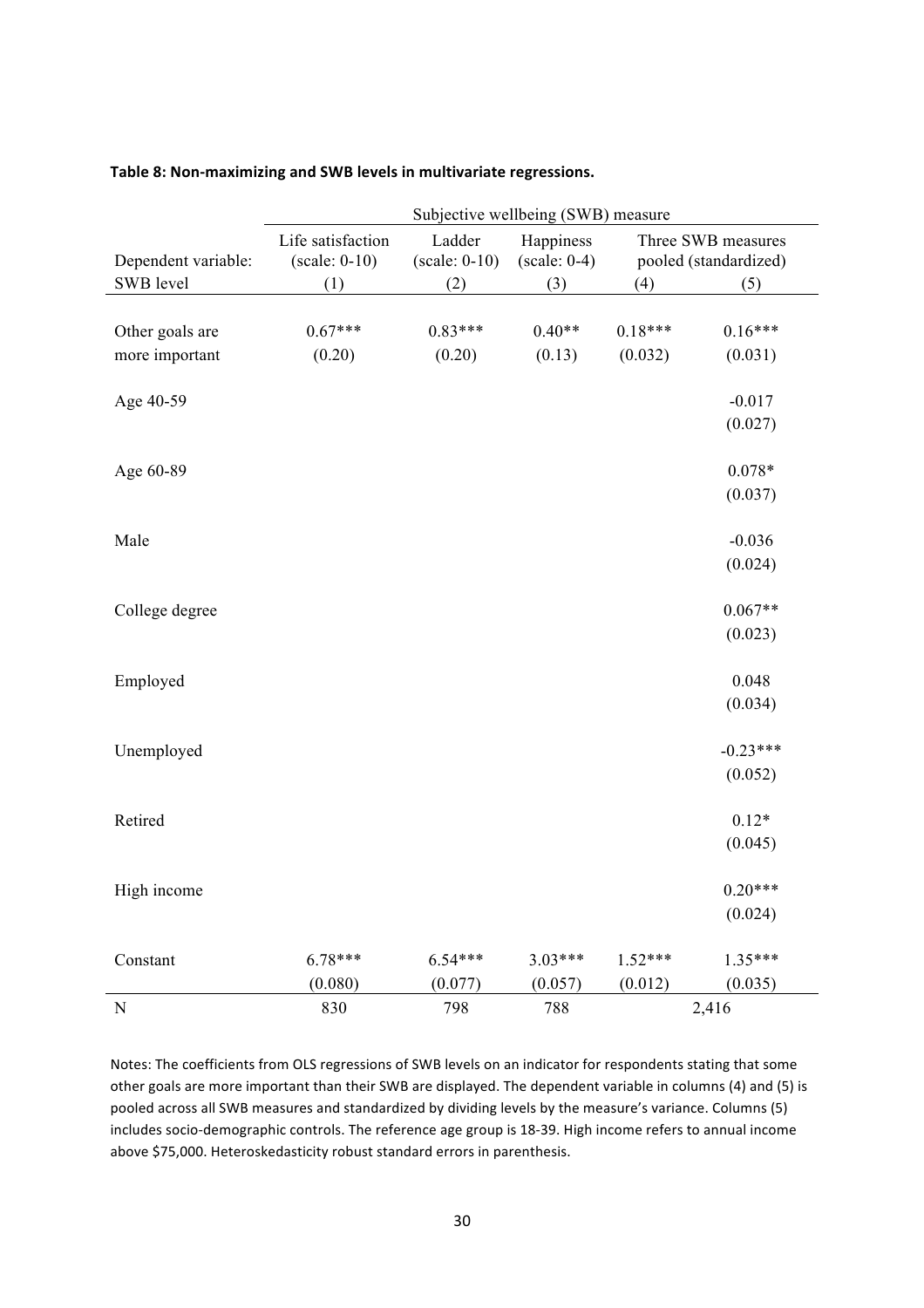# **Appendix**



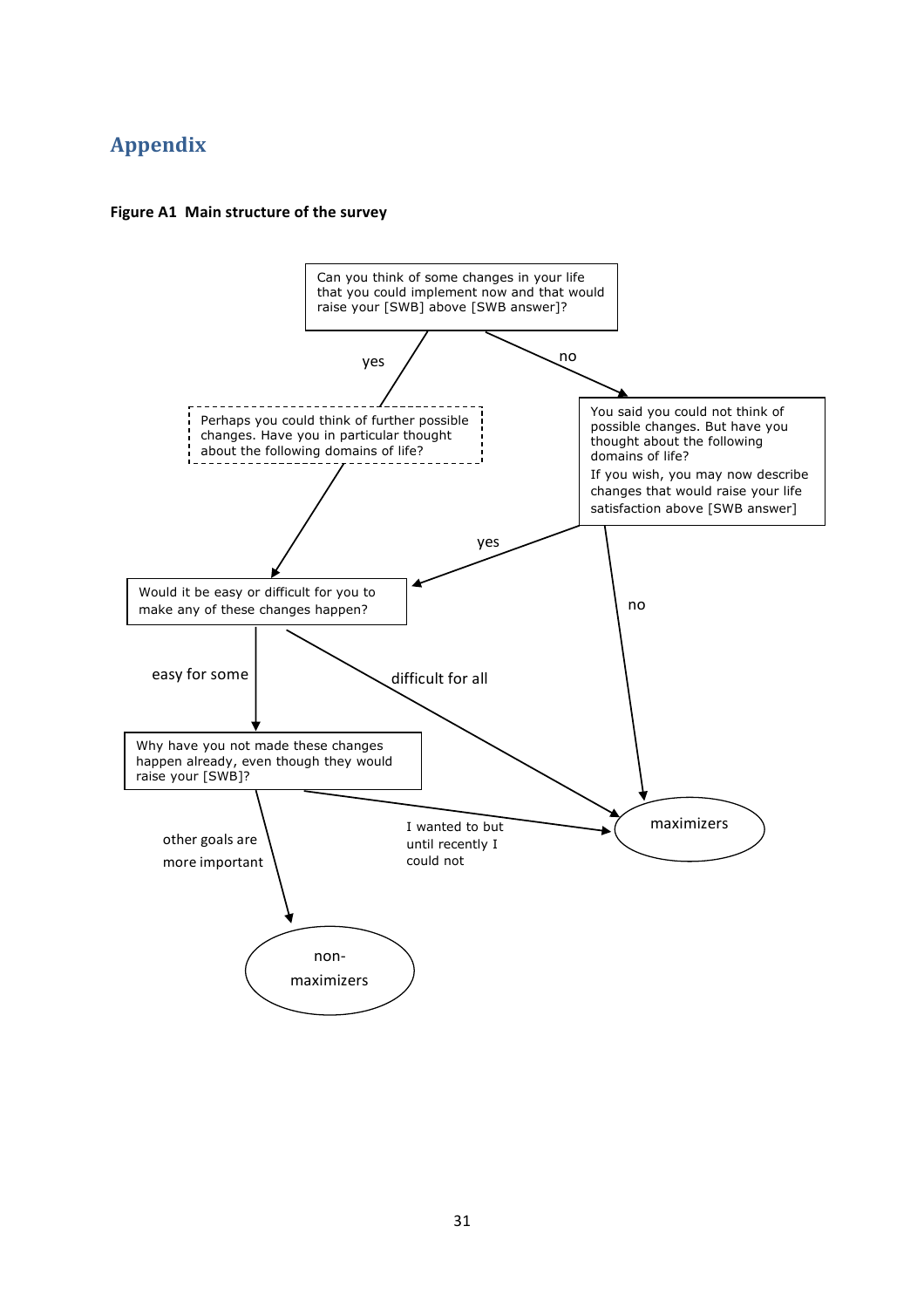Figure A2: Fraction of non-maximizers, by INCOME.



Notes: N[Income<\$75k]=781; N[Income>=\$75k]=1,039. Retired respondents and those above age 64 are excluded. 90% confidence intervals are displayed. (\*) p<0.1; (-) p>.1.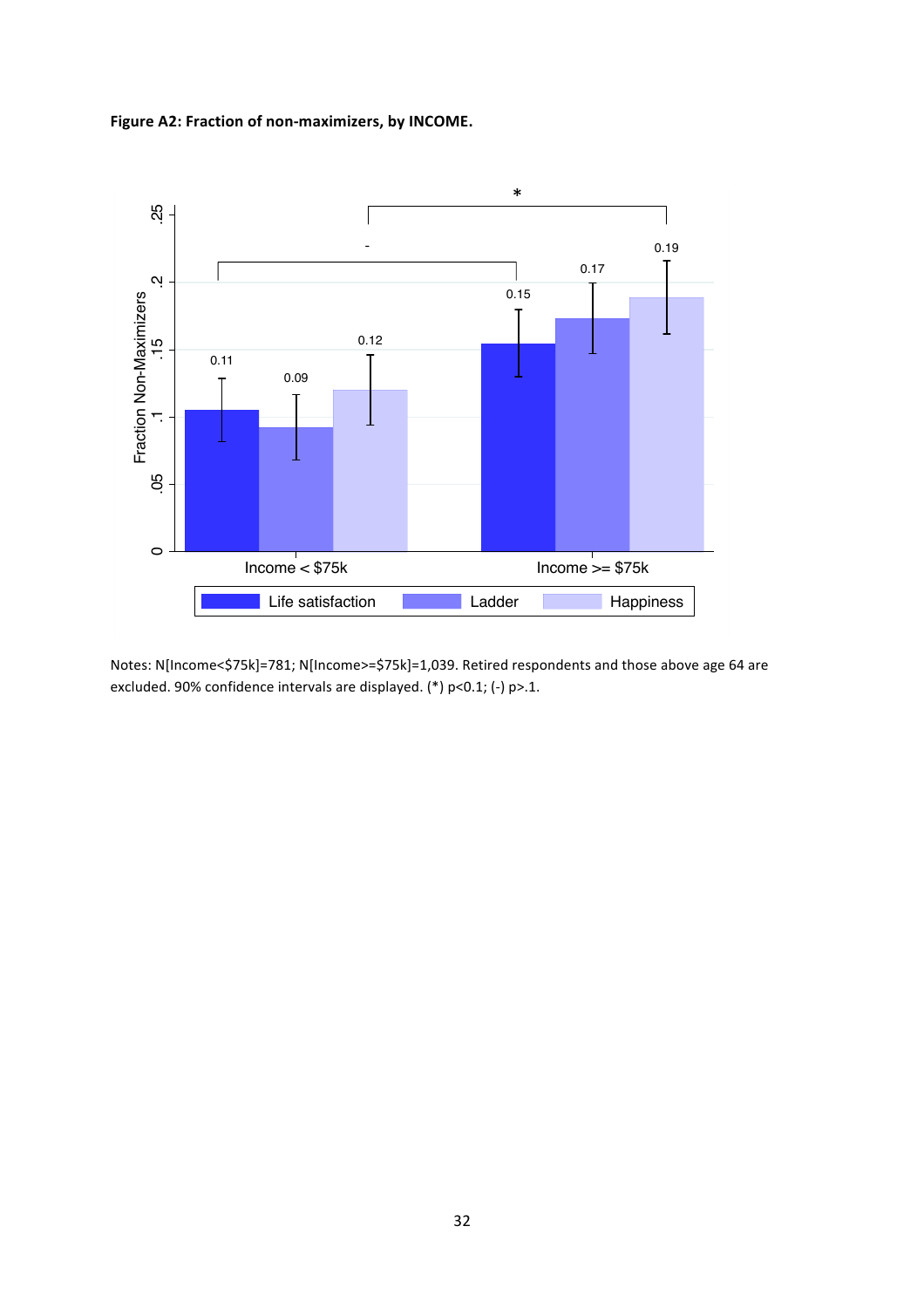#### Table A1: Example goals related to family relations issues.

Answers to the question *" What are these other goals that you pursue in life and that conflict with what's best for your [SWB]?"* that relate to family relation issues.

Having a special needs daughter, I have had to put her health and appointments above taking time out for schooling.

Raising my child

Retting a job, making parents happy

Taking care of my family finacially

The welfare of my family

Raising my children & making sure they are happy & healthy

Helping others achieve their life satisfaction

Making my kids goals come true

Taking care of ill family member going thru radiation treatment

Making sure my kids, are well taken care of.

All of our money goes to our 5 kids first.

My son has a speech delay and we spend more time trying to help him

Watching my granddaughter after school and taking care of my handicapped wife.

Taking care of my father who had a severe stroke.

Helping my wife care for her mother and waiting for the point in time when my wife decides to retire.

Making my children happy.